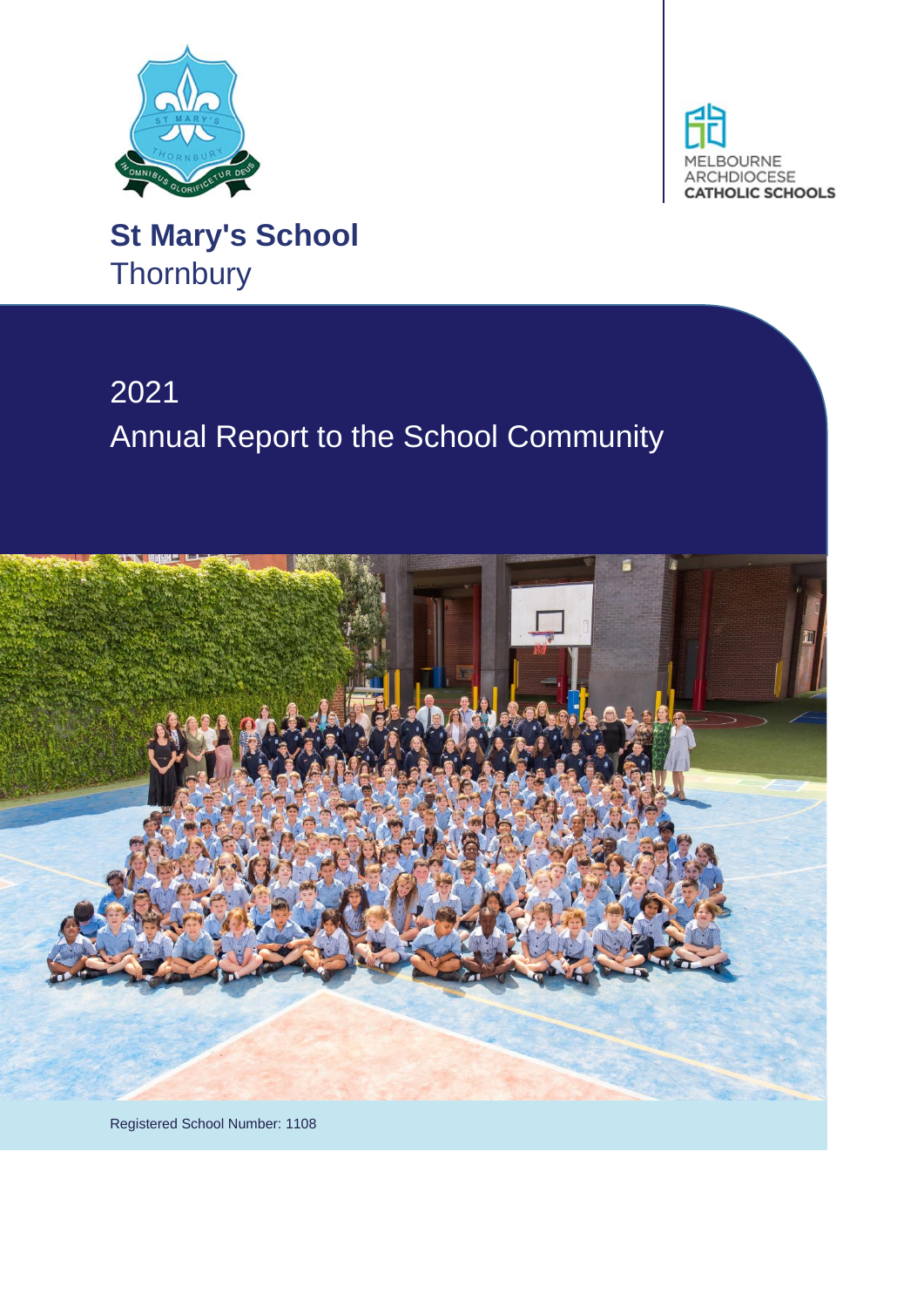## **Table of Contents**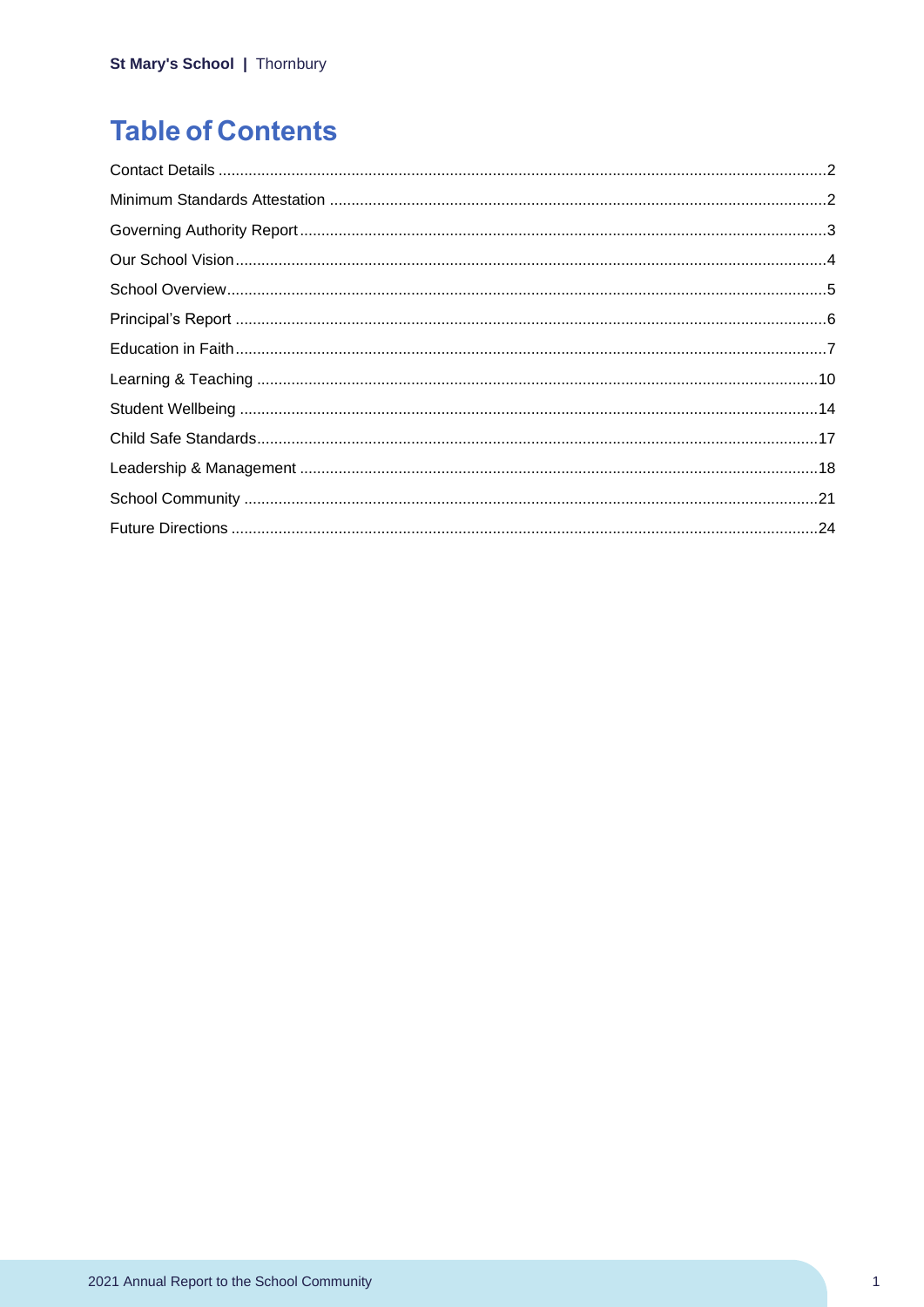## <span id="page-2-0"></span>**Contact Details**

| <b>ADDRESS</b>             | 2 Mansfield Street<br>Thornbury VIC 3071   |
|----------------------------|--------------------------------------------|
| <b>PRINCIPAL</b>           | Chris Ray                                  |
| <b>GOVERNING AUTHORITY</b> | Melbourne Archdiocese Catholic Schools Ltd |
| <b>TELEPHONE</b>           | 03 9484 5333                               |
| <b>EMAIL</b>               | principal@smthornbury.catholic.edu.au      |
| <b>WEBSITE</b>             | www.smthornbury.catholic.edu.au            |
| <b>E NUMBER</b>            | E <sub>1097</sub>                          |

## <span id="page-2-1"></span>**Minimum Standards Attestation**

I, Chris Ray, attest that St Mary's School is compliant with:

- All of the requirements for the minimum standards and other requirements for the registration of schools as specified in *the Education and Training Reform Act 2006 (Vic)* and the *Education and Training Reform Regulations 2017 (Vic),* except where the school has been granted an exemption from any of these requirements by the VRQA
- Australian Government accountability requirements related to the 2021 school year under the *Australian Education Act 2013 (Cth)* and the *Australian Education Regulations 2013 (Cth)*
- The Child Safe Standards prescribed in Ministerial Order No.870 Child Safe Standards, Managing Risk of Child Abuse in Schools.

### 04/04/2022

**NOTE:** The School's financial performance information has been provided to the Australian Charities and Not-forprofits Commission (ACNC) and will be available for the community to access from their website at [www.acnc.gov.au](http://www.acnc.gov.au/)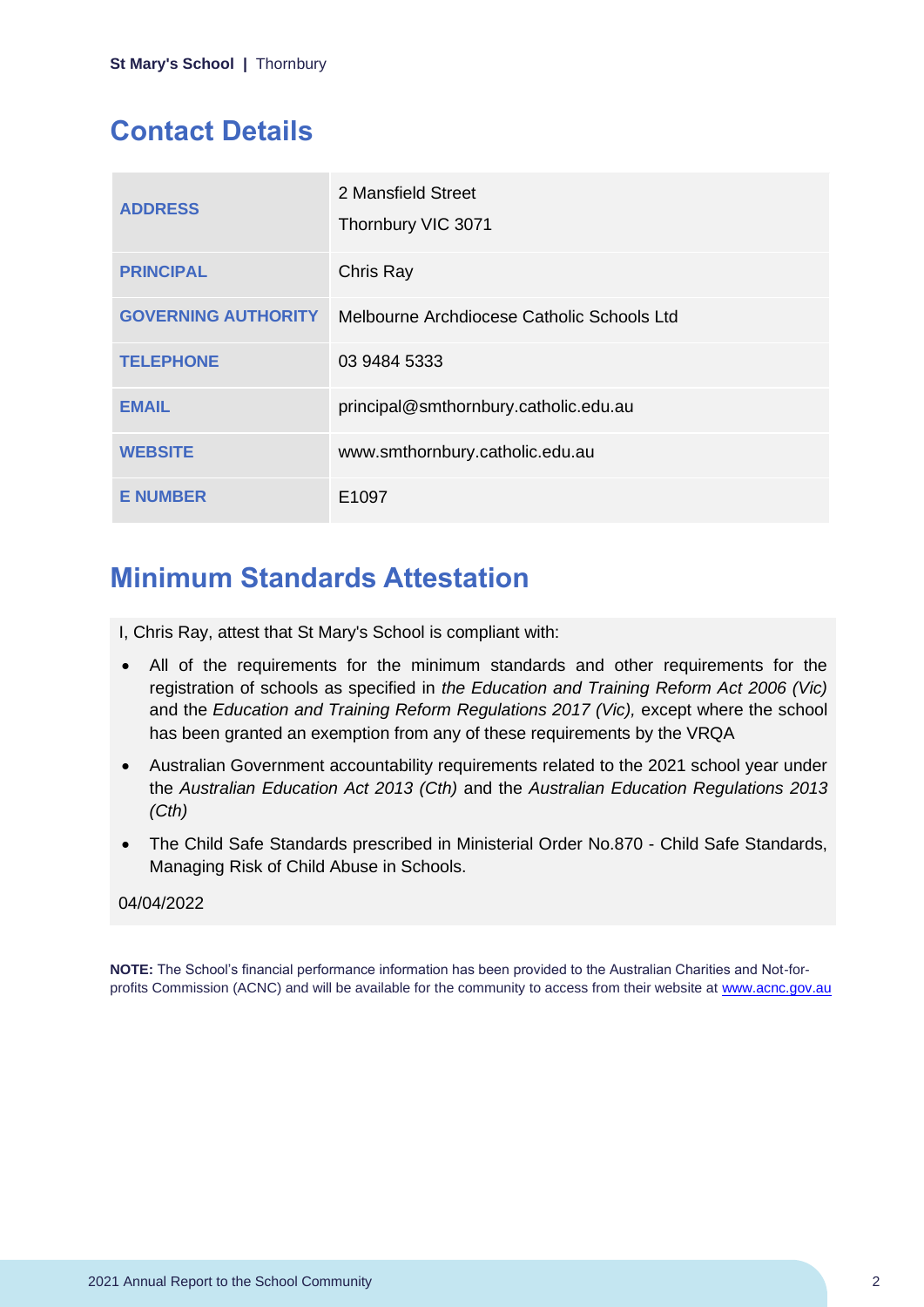## <span id="page-3-0"></span>**Governing Authority Report**

2021 has been a momentous year for Catholic education in the Archdiocese of Melbourne, with Melbourne Archdiocese Catholic Schools Ltd (MACS) assuming governance and operations of 290 schools which previously operated under unincorporated structures.

MACS was established to ensure these schools continue the mission of Catholic education to proclaim the Good News while equipping our young people with the education, knowledge, skills and hope to live meaningful lives and enrich the world around them.

Our schools were again asked this year to respond to the challenges of the coronavirus pandemic. Although asked to implement many measures to keep our staff and students safe, our schools were able to continue delivering a high-quality Catholic education through the resilience and dedication of our principals, school leaders and teachers.

Alongside this important work, we were also able to deliver a new policy suite for schools to ensure our students are safe and which enhance the consistency and transparency of school decision-making, while preserving school autonomy and respecting the local context of our schools.

School Advisory Councils have been established to actively support the principal and embed the life of the local Church in the life of each school. It has been wonderful to see so many parents and members of the wider parish community engaged in these critical forums.

Thank you for the support you have given our schools in 2021. We look forward to continuing to work with you as we strive to provide the young people of the Archdiocese of Melbourne with the best kind of education possible, one that fosters a formation of the whole person that is deeply and enduringly humanising.

Yours sincerely

Jim Miles Executive Director Melbourne Archdiocese Catholic Schools Ltd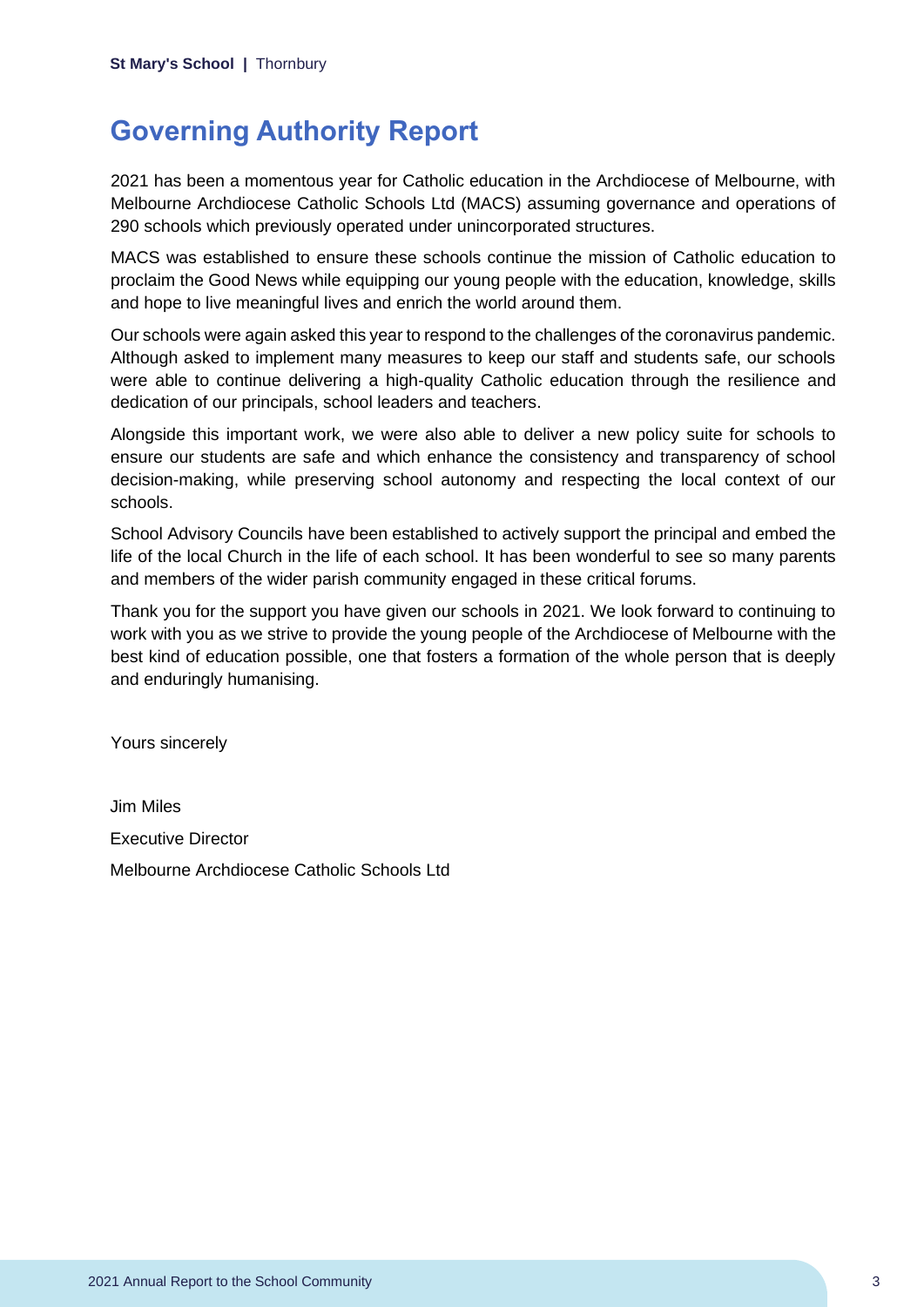## <span id="page-4-0"></span>**Our School Vision**

St Mary's Parish Primary School Thornbury, as a sign of the presence of God, proclaims Gospel values centred on Jesus Christ as the model for life.

We are a welcoming spirit filled community that views the future with optimism.

By respecting the diversity and uniqueness of each person, we promote the self- worth and connectedness of individuals.

We value shared leadership that creates the structures for a broad, Inclusive and developmental curriculum within a safe, supportive and well-resourced environment.

Together with parents, we strive to provide life-long learners with the strategies and skills that instil confidence, equip them to journey towards their future and positively contribute to a changing world.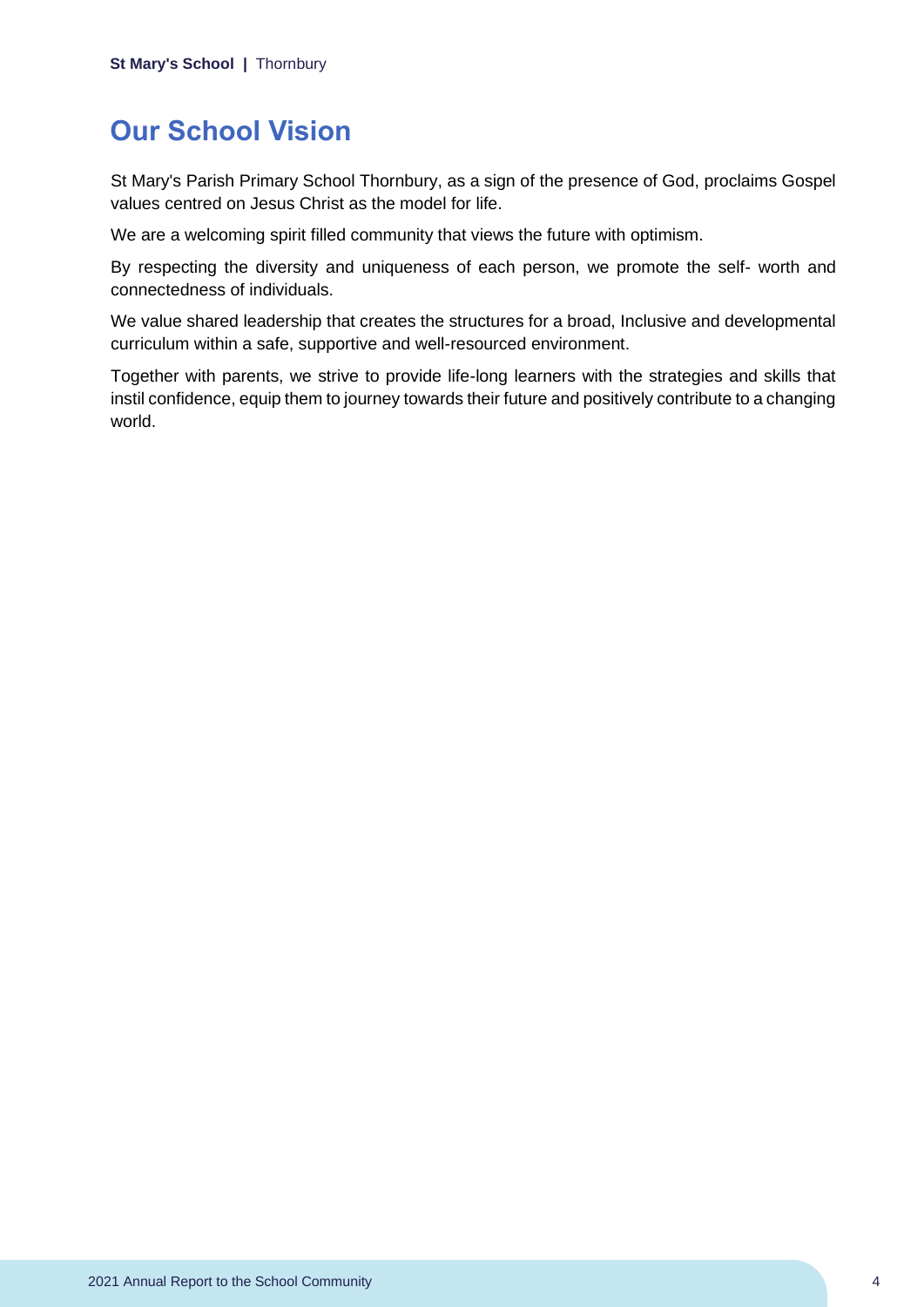## <span id="page-5-0"></span>**School Overview**

### **"Learners Inspired To Learn"**

- In 2021, St Mary's School had an enrolment of 213 students.
- The students were organised into 10 class groupings: 1 x prep;  $3 \times Yr$  1/2;  $3 \times 3/4$ ; 1 x 4/5; and 2 x 5/6.
- The school had 35 staff made up of 11 full time teaching staff (including the Principal and other leaders), 10 part-time teaching staff (5.88 FTE), 1 full time Administration Officer, 1 part time Administration Officer (0.44FTE) and 12 part-time learning support staff (6.59FTE).
- Our staff Leadership roles included 2 Deputy Principals; Learning & Teaching Leader; Learning Diversity Leader; Literacy Leader; Mathematics Leader; Religious Education Leader; Faith Development Leader; Student Wellbeing Leader; ICT Leader.
- Weekly specialist lessons were offered in Performing Arts, Physical Education/Sport, Italian and Visual Arts. We also had a STEM specialist working with children from across the school.
- Our families have a wide selection of excellent Secondary Schools from which to choose to further their children's learning. We are a priority Parish for Santa Maria College, Academy of Mary Immaculate College and Parade College, with children also having access to other Catholic Schools in our region. Local Government Secondary Schools include the highly regarded Thornbury High School, Northcote High School and Preston High School.
- During 2021, St Mary's School underwent our School Review as part of the MACS School Improvement Cycle. This Review highlighted strengths and challenges for our School which informed our School Improvement Plan for 2022 - 2025. We look forward to implementing our 2022 Annual Action Plan as the first year of the School Improvement Plan.
- A significant focus for the school has been to develop ourselves as an 'Evidence Based Learning School'. We plan for learning based on the evidence of what children have demonstrated they already know and can do. Learning is student centred. Children are supported to learn at their point of need.
- We work closely with our Parish to promote Faith and to build links with our broader Parish Community.
- Our historic building houses modern learning spaces.
- ICT is used across the school to enhance learning and engage learners. Children have the opportunity to develop their ICT skills appropriate to their age and ability. Children from Years 3 - 6 have their own chromebooks to enhance their learning.
- Before & After School Care is provided on-site by OSHClub, who also run a holiday program on-site.
- St Mary's is an inclusive community. We warmly welcome all who want to join us.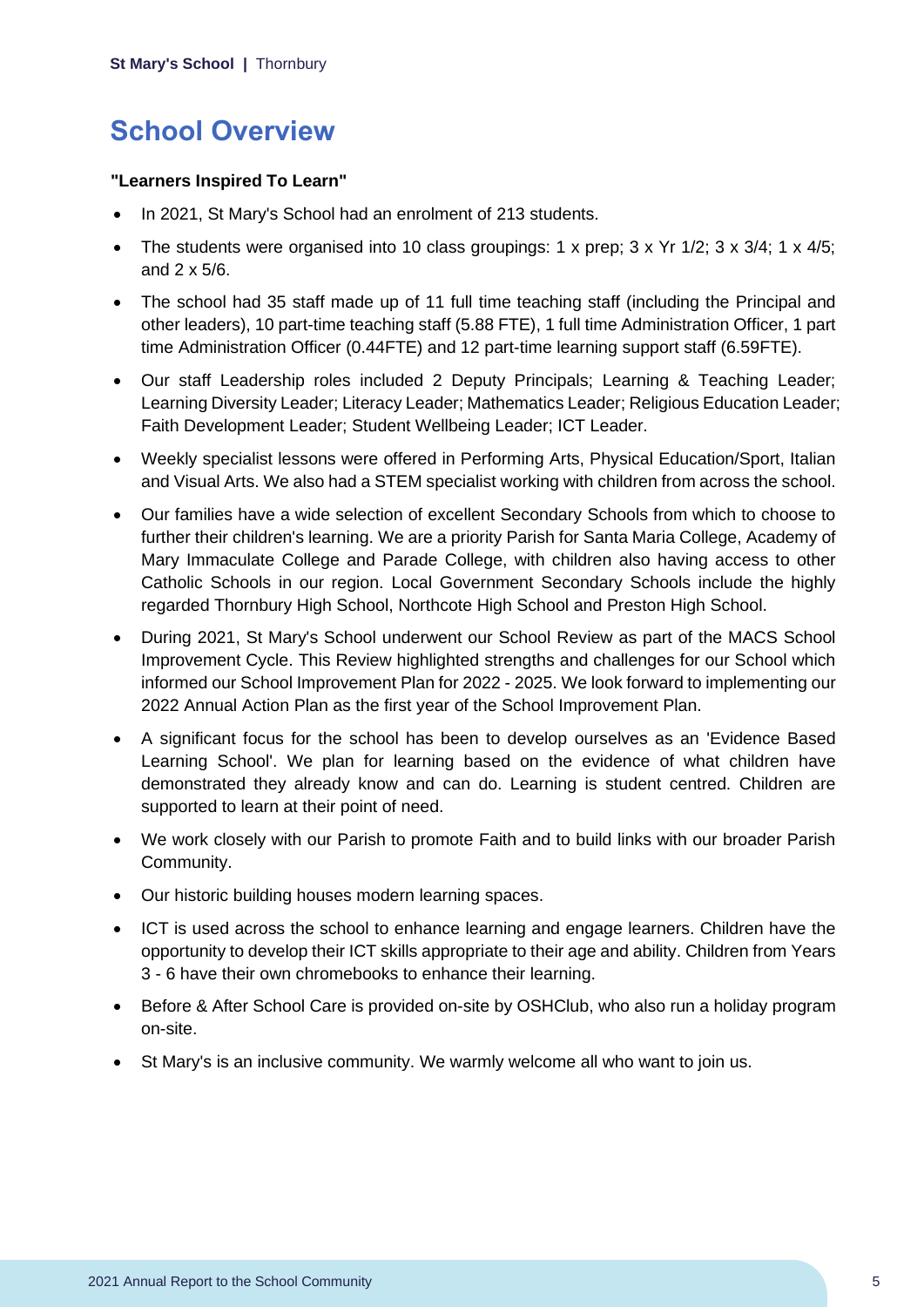## <span id="page-6-0"></span>**Principal's Report**

Having begun as Principal of St Mary's at the start of 2021, I can take no credit for the wonderful School I have been welcomed into. But I can gratefully share some thoughts about the great things that I have been able to observe taking place in our School in my first year.

Having met with the staff before I met with any students or parents, I couldn't help but be impressed by their dedication to the children, their eagerness to prepare for the term and year ahead, and their willingness to support each other to meet the needs of the children. I was very happy to become a part of this team.

And then the children arrived! I was so happy to be eagerly greeted by the children as they arrived on their first day of term one, and their friendliness continued as I slowly got to know them all. There is something special about the children at St Mary's and it took me a little while to come to the understanding that they were clearly displaying their genuine gratitude, not just to me, but to each other and to all they came into contact with.

And despite the COVID safe measures which impacted on all schools during 2021, I was also very impressed by our Parent Community and their desire to act in the best interests of all the children. Though I have only been at St Mary's for one year as I write this Principal's Report, I really believe the community at St Mary's epitomises the concept of "It takes a village to raise a child".

And as I have learnt more about the school, I am still being impressed by the focus on genuine learning and on the wellbeing of our students. These things are easily seen and heard constantly around the school. We can see the focus on Learning Dispositions and the children are able to articulate the importance of each of the dispositions. The children are able to talk about their learning in such a way that clearly demonstrates they understand how they learn best. The children support each other in their learning and in making good behaviour choices. These things haven't come about by accident. There is an emphasis by the staff on developing these dispositions, these positive, growth mindsets with the children. And our parents are a wonderfully positive support for the children and staff.

I am very happy that I was appointed as Principal of St Mary's and I am very much looking forward to building upon the wonderful things in place here.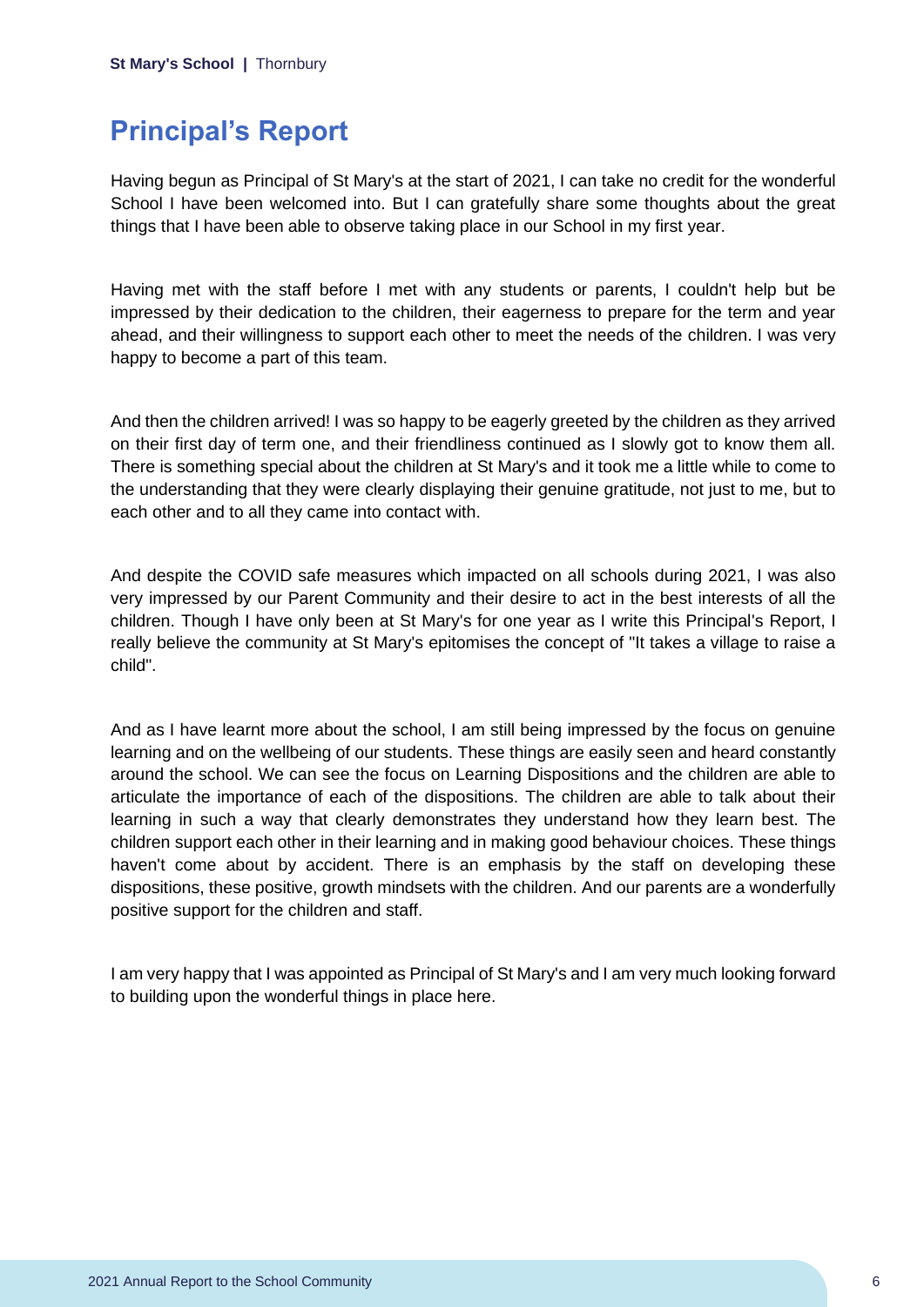## <span id="page-7-0"></span>**Education in Faith**

### **Goals & Intended Outcomes**

Goal - To strengthen the identity and mission of the school as a learning community that is authentically Catholic in a contemporary environment.

Intended Outcomes

- That all learners are engaged in learning RE and make connections to life and faith within and beyond the community.
- That staff capacity to design and implement rich RE curriculum that helps learners make sense of life and faith is built.

### **Achievements**

In working towards our intended outcomes we continued to develop an environment that:

- Provided authentic learning opportunities remotely as well as on-site in Religious Education, allowing staff and students to take part in all areas of the Religious Education curriculum
- Enhanced the prayer life of the school community by providing and modelling various forms of prayer
- Enhanced teaching and learning in the Religious Education Curriculum, particularly by linking Religious Education to other curriculum areas
- Further developed the understanding of Social Justice with community members being involved in activities outside our school community

Our 2021 theme for the year was, 'Be', which provided us with a wonderful platform to connect with ourselves, others, our parish and the local community. We celebrated the fact that, at St. Mary's, we are a place where all are welcome. Here, we strived to have all stakeholders be hopefilled agents of change who are outward looking and brave as we work together to make our school community and the world a better place. This is our calling in Jesus' mission to share the light of the world today.

We had very little opportunity to include our parish and the wider world in a physical way due to COVIDSafe measures in place, however, we ensured that school prayer life centred around praying together. Together with our Parish Priest, Fr Shabin, we introduced an online weekly Eucharist Celebration. Our on-site students participated in the Masses and led some of the prayers. It was wonderful to see family members join in each week.

We communicated with our parish and school community to look within ourselves and act with justice to ensure that we were a community that looked after each other. We made every effort to reach out to our community by actively raising funds, giving food and toiletry donations and making connections with other groups who were asking for assistance.

As this year again called all communities to work in new ways to remain connected, we focused, as a small community, on 'Being an agent of change' in the way we treated others, the living world, the wider community and ourselves. As a leadership team, we discussed the importance of having time to just be with each other and focusing on nurturing each other in a variety of ways.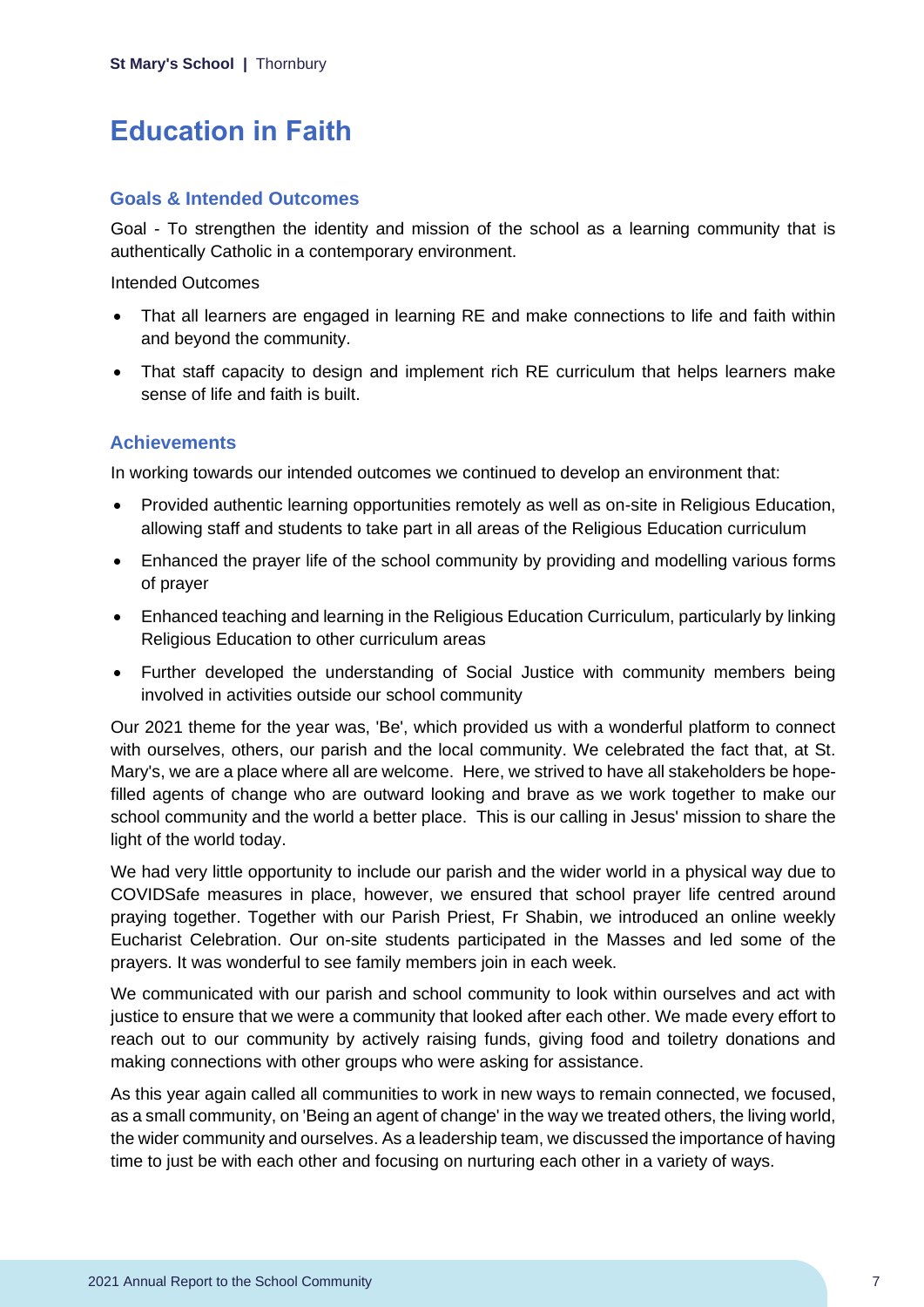Our newly appointed 'Social Justice Team' had a clear 'lens' of outreach support, to Catholic and secular initiatives, across the year. This teams role was not only to raise money, but it was also about educating all stakeholders about the call to act with justice and humility.

We continued exploring the concept of 'change for the better' in many authentic ways:-

- Religious Education sessions spoke to the heart via a platform when online learning occurred and rich gospel values sessions occurred when we returned to full on-site teaching.
- Sacramental learning occurred across all levels, Prep grade 6.
- There was a very strong Wellbeing connection and the Religious Education Leader and the Student Wellbeing Leader worked together to ensure that wellbeing and spiritual nurturing were priorities during lockdown and when re-entering normal day-to-day school life.

Our school-based Sacramental Program for the three Sacraments of Reconciliation, Eucharist and Confirmation were all taught across the year and candidates were well prepared for their sacrament. We were able to celebrate all Sacraments, in a variety of formats, in keeping with COVIDSafe measures.

We were able to conduct a Parent formation opportunity for the Sacrament of Reconciliation. This allowed time for the parents to reflect and talk about the importance of journeying with their child at this time of preparation.

Praying together was a major focus for us and, as a staff, we prayed together with thought and consideration weekly. We also reflected weekly as a leadership team. All parent meetings started with prayer and various methods of entering into prayer have been modelled and used in homerooms. There is evidence that the time and thought being placed on this has made prayer a visible element in our staff room, leadership team and meetings, which has enhanced the classroom prayer experience for our students.

We continued to focus our attention in the area of Religious Education on the integration of faith and life within the curriculum. The Learning and Teaching Leader and Religious Education Leader planned big picture ideas that incorporated the learning outcomes of the 'To Know, Worship and Love' Religious Education Curriculum frameworks and the Victorian Curriculum into the classes by generating units of work. These resources help the staff to develop units that blend 'Life' and 'Faith' experiences authentically, where possible.

We prioritised our professional learning in Religious Education and targeted specific professional learning for teachers on-site.

The learning for staff has been in -:

- creating Learning Intentions and Success Criteria related to the learning in Religious Education, allowing students the opportunity to know how they can be successful.
- using IT skills and new online platforms for learning
- unpacking scripture
- generating interactive google slides.

#### **VALUE ADDED**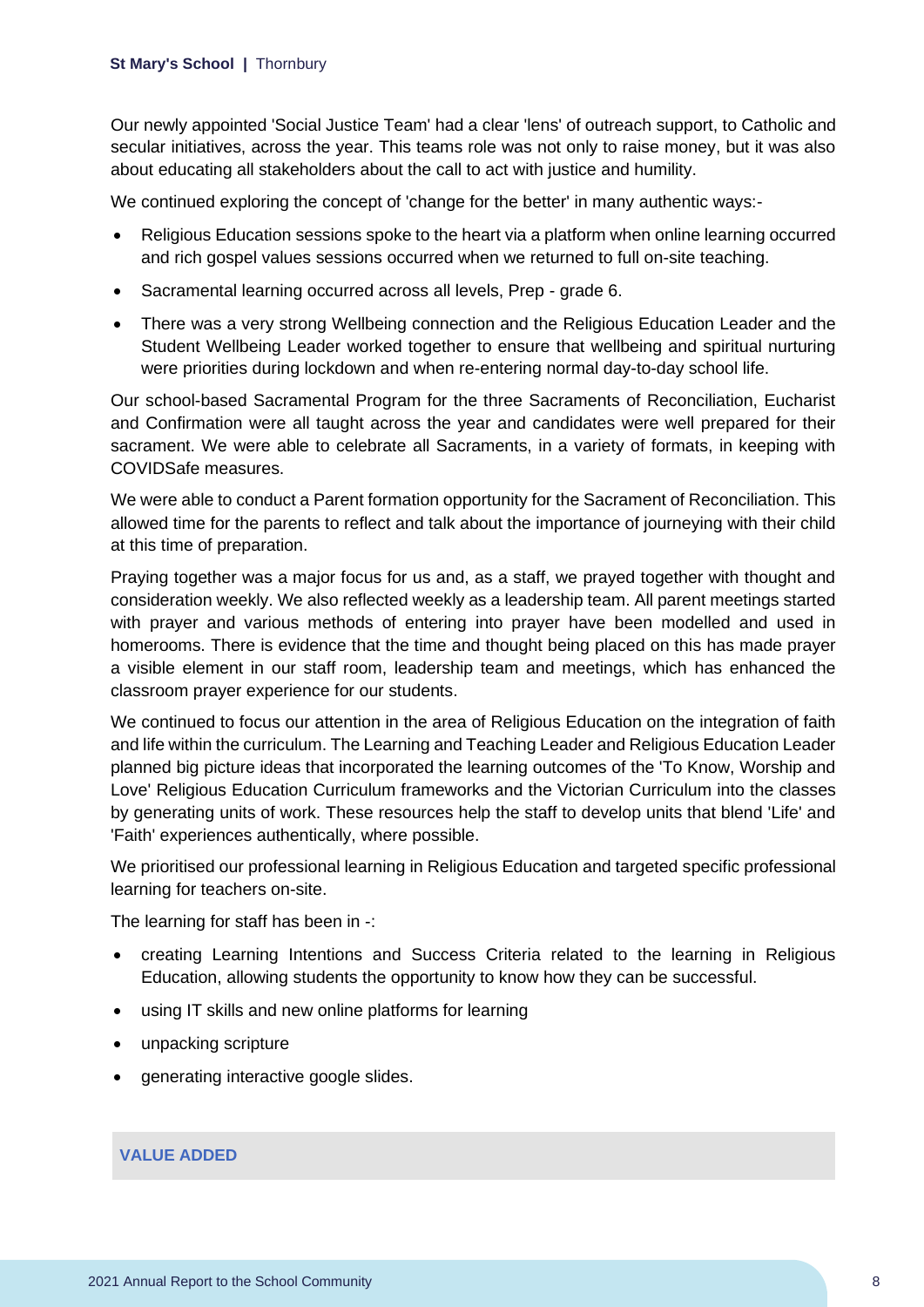- Rich dialogue around how to use the new Religious Education Framework and the progression levels in real units of work
- Working closely with classroom teachers to ensure the development of relevant units of work to enhance students' capacity on-line or on-site
- A student Social Justice Team was established, with a staff member to lead it, creating opportunities for fundraising, resourcing and awareness-raising for local and global community charities
- Opportunities to pray together have become the norm
- The writing of Learning Intentions and Success Criteria making Religious Education align with every subject that is taught within the curriculum.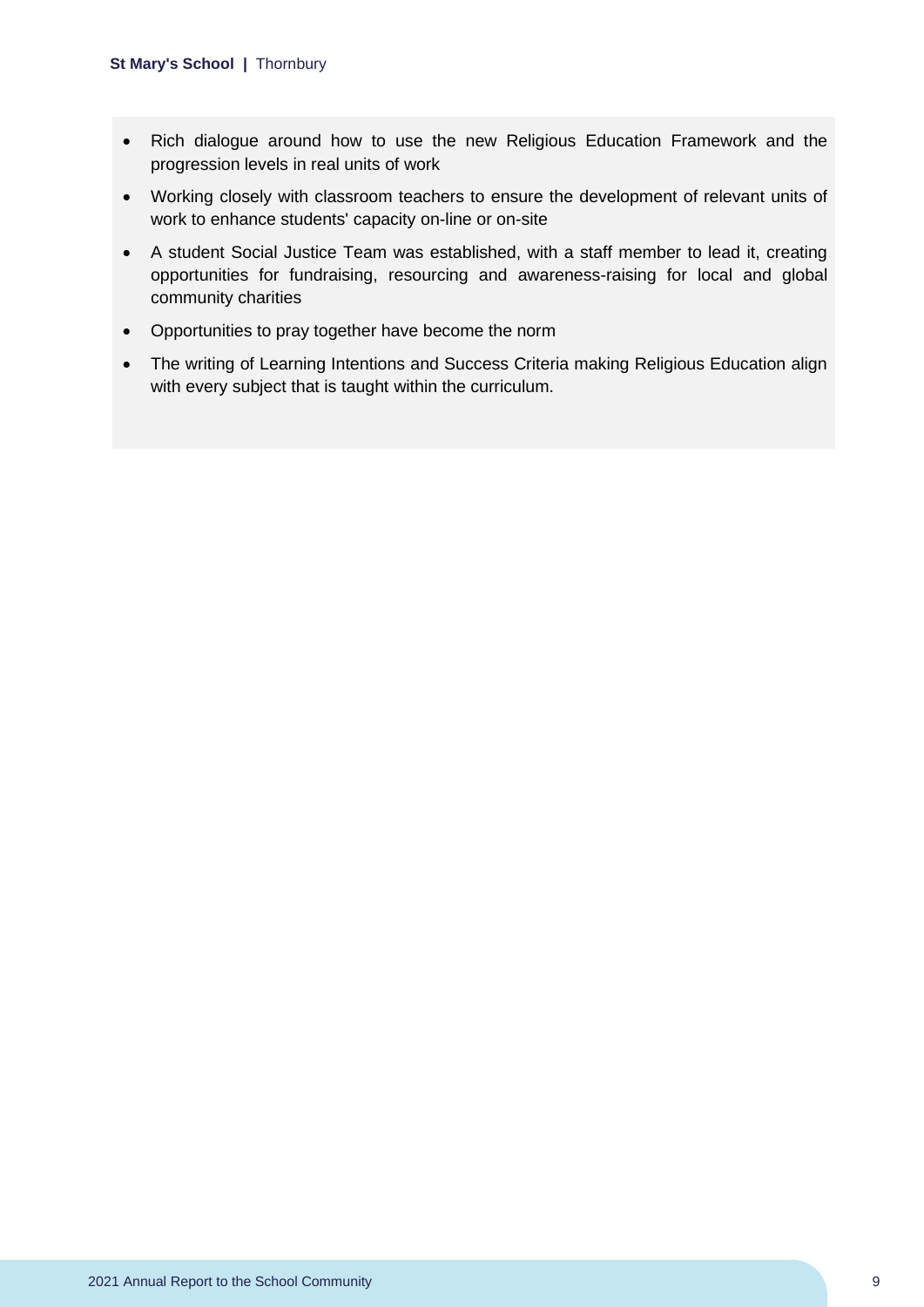## <span id="page-10-0"></span>**Learning & Teaching**

### **Goals & Intended Outcomes**

To ensure that students are engaged, empowered and connected to school and the global community.

- That all learning is focused on student growth and success.
- That learning in Literacy and Numeracy is maximised for all students.
- That students are authentically engaged, have a voice and are encouraged to take ownership of their learning.

### **Achievements**

In working towards our intended outcomes we continued to develop strategies that:

- provided authentic learning opportunities, remotely as well as on-site, in all areas of curriculum, with a strong emphasis on out-door opportunities, physical fitness and well-being
- co-created the curriculum that was taught across the school in a remote model
- embedded quality learning for our students across the school by using Learning Intentions, Success Criteria and Learning Dispositions
- enhanced Teaching and Learning by using data to inform the learning
- further developed the concept of collaborative planning with members of the Learning and Teaching Team participating in planning sessions

St. Mary's is committed to aligning all initiatives within the Learning and Teaching Sphere with our philosophy of being an 'Evidence-Based Learning' school. We use solid research to support any new learning. We were able to create level teams of teachers who can plan together, use student data to inform the learning and learn from each other. Teachers worked together with the curriculum leaders to develop norms to guide their practice. They developed consistent documentation of and use of curriculum, this then enabled teams to develop clear, succinct and thorough learning, regardless if it was remote or on-site learning. We re-structured our planning for homeroom teachers during remote learning periods to a day each week to assist them to plan together and support each other in developing online learning for our students. All meetings followed an agenda and notes were recorded.

To support our Evidence-Based Learning we have looked at what high-impact strategies consistently improve the learning and highlighted the gathering of assessment data and how we use it to inform the learning.

We developed a diagnostic process to evaluate our Writing data and approach to the teaching of Writing. We pondered over trends, teacher voice on what our students were doing and thinking around this subject area. We asked students about the subject area and learning, and we prioritised three areas of investigation. These were: purpose, motivation and stamina. As a leadership team, we have developed a 2-year plan. The first step in this was to develop and generate a Writing Rubric to ensure consistency of students' progress. This rubric is used throughout the year to monitor growth across the whole school. The rubric sits firmly within the Victorian Curriculum under the headings of the 6 traits of Writing. We scrutinised many approaches and research around writing and we re-introduced the full process writing approach to address the needs of our learners. We gave more time for student voice by having structures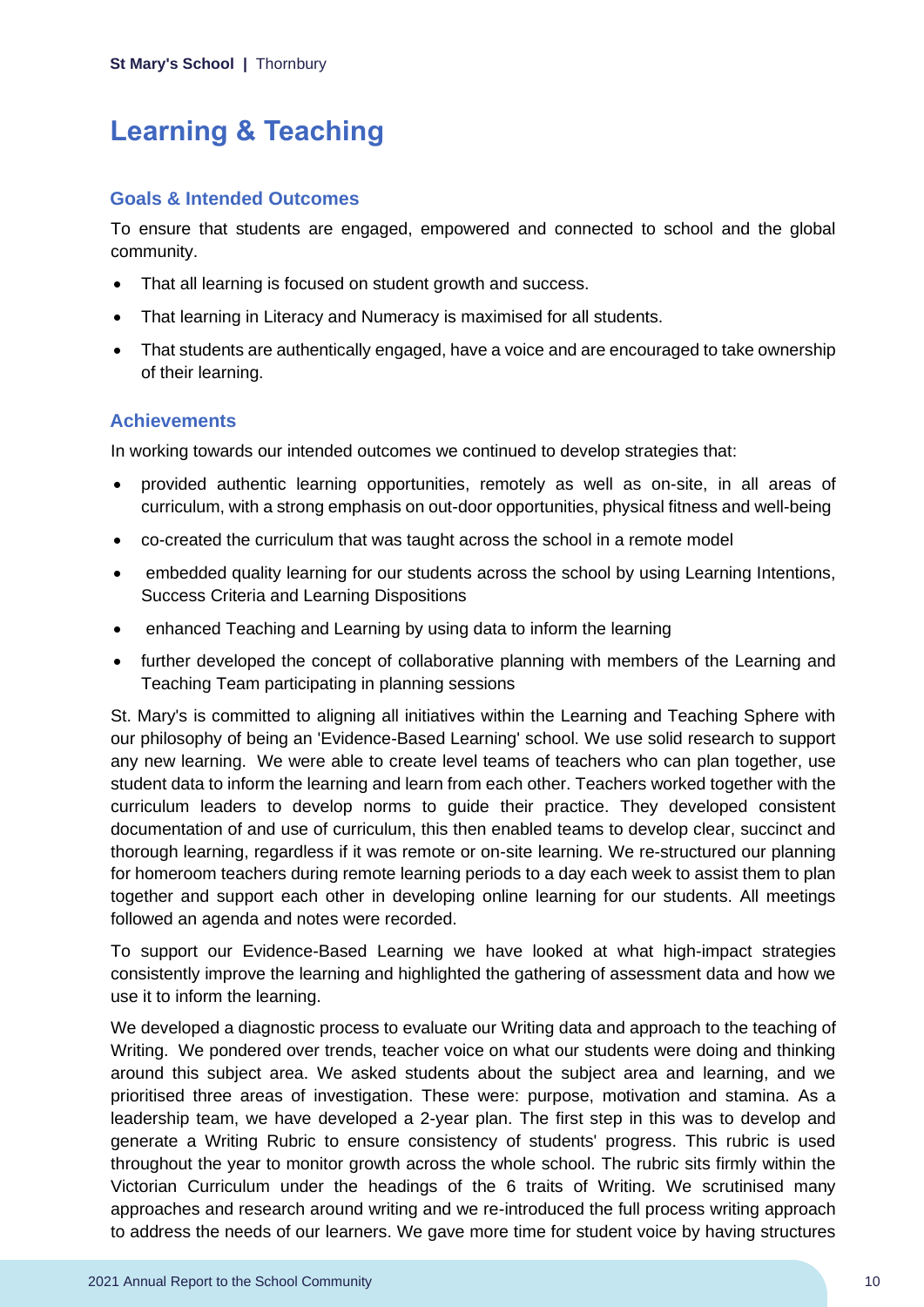in place where students were writing for enjoyment and allowing them to control their writing to a published piece. We have seen and heard from students that they place an increased value on writing.

We continued investigating what Essential Mathematics pre-post test data looks like and how we can use it to find gaps, trends and growth. Our aim was to ensure excellence in practice, and teachers developed a shared understanding of what effective teaching and learning assessment look like in their homeroom and in their level (collective efficacy). This allows students to have a voice in their learning by actively setting goals for their next step of learning. In 2021, we began looking at the mathematical proficiencies by using an expert to assist us in understanding what they are and how we can use them explicitly.

To highlight to our students that they can be self-relegated learners, we continued using the language of our Learning Dispositions and setting SMART goals in the homeroom. To ensure that parents shared in this, we trialled term one Student-led conferences, over zoom, and developed a framework to introduce a new level of ownership of students' learning experiences and sharing this learning with their parents. These sessions put the students in charge of the parent-teacher conversations. With assistance, they developed scripts and talked about their learning and the next steps of their learning. We asked for parent feedback and a high percentage of parents were impressed by the articulation of their children. They all said that their child can confidently talk about learning.

Due to another year interrupted by periods of remote learning, ascertaining true assessment of learning was difficult. Therefore, when the students returned to on-site learning in term 4, each child was tested in reading, writing and mathematics. This data will be our benchmark for 2022 to more clearly measure the learning growth of our students.

Our school was one of 4 schools invited to be part of the Victorian Learning Commission program, where a small group of our students was taught how to analyse data and be part of the decisionmaking process in the area of Learning and Teaching. This was taken very seriously and as a school, we had an application procedure and an interview for student applications. For our first time the response was of a high commitment and standard - we had 28 applications for 8 positions. Due to COVIDSafe measures, the planned interaction with the different schools didn't occur, however, we had one day with Helen Butler, the facilitator, working with us at our school. Even during remote learning periods, the student Learning Commissioners continued to learn and work on their project, with the assistance of the Learning and Teaching Leaders and the two homeroom teachers, to generate 'student voice' to inform the review of our Writing pedagogy. Their input influenced our decision about areas of focus. The student Commissioners generated self-talk questions and learned how to read data, use the Writing Rubric and work alongside staff.

In 2021 a designated Teacher up-skilled St Mary's students in the curriculum domain of Design and Technology, supporting the learning within our inquiry model. Design and Technology is an approach to learning which incorporates Science, Technology, Engineering and Thinking skills. In remote learning we ran several small groups that participated in Catholic Education Melbourne's 'STEM MAD' competition (Science, Technology, Engineering and Mathematics - Make A Difference) with one of our teams winning one of the major awards.

#### **STUDENT LEARNING OUTCOMES**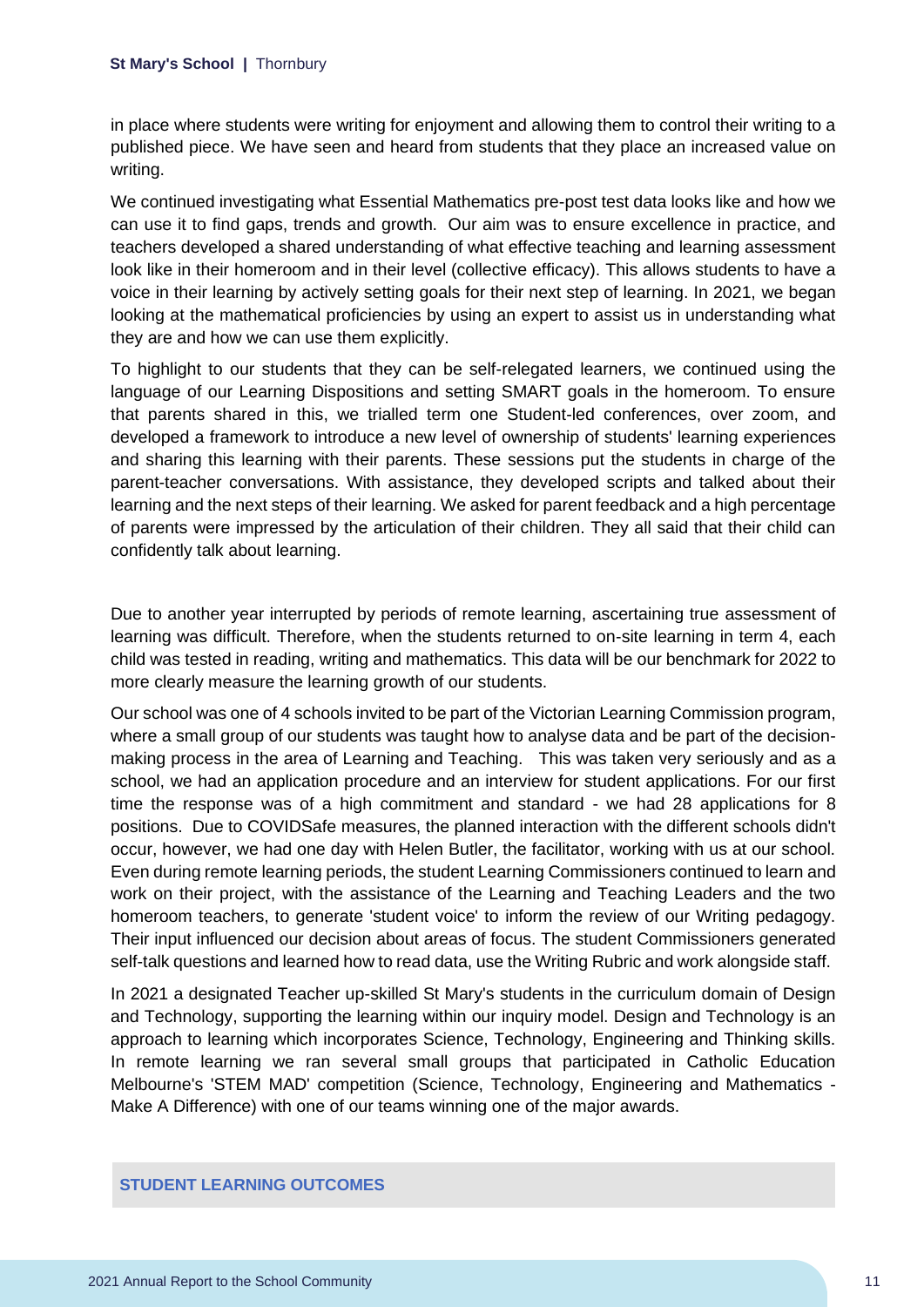2021 NAPLAN data indicates that our school mean scores were above the State mean scores in Reading (Grade 3 & 5), Writing (Grade 3 & 5), Spelling (Gr 3) and Numeracy (Gr 3 & 5). Our mean scores were slightly below the State mean in Spelling (Gr 5) and Grammar and Punctuation (Gr 3 & 5).

Though our mean scores were generally above the State mean scores, our growth data, tracking the same cohort of children in Grade 3 2019 to Grade 5 2021, indicates that our average growth is not as great as the State average growth over that period.

We continued to make use of the data collected throughout the year to inform the next steps in student learning. Some of the initiatives we undertook as a result include:-

- To ensure that each student at our school had value added to their learning, we use a whole-school assessment and data schedule that is used to constantly monitor student progress.
- When the students were back on site we designed curriculum around explicitly teaching the next step of learning.
- All staff, including LSOs, can complete running records and analyse the evidence. This then gave teachers a quick and accurate record of what the next step of learning would be for their students in Reading.
- Pre-tests have been used to inform our teaching so that we can be more certain of each child's strengths and challenges in learning.
- A focus on students viewing their pre-test and developing SMART goals thus ensuring that they are developing their capacity to be self-regulated learners.
- Post-tests help us to measure learning growth and to evaluate teaching strategies and approaches.
- We have implemented learning sprints in all year levels. A Learning Sprint is a short (3-5) week) intervention focusing on extra support and tuition targeted at particular students with an assessed learning need. Preliminary data suggests that this process will add to the growth we see in all learning focus areas.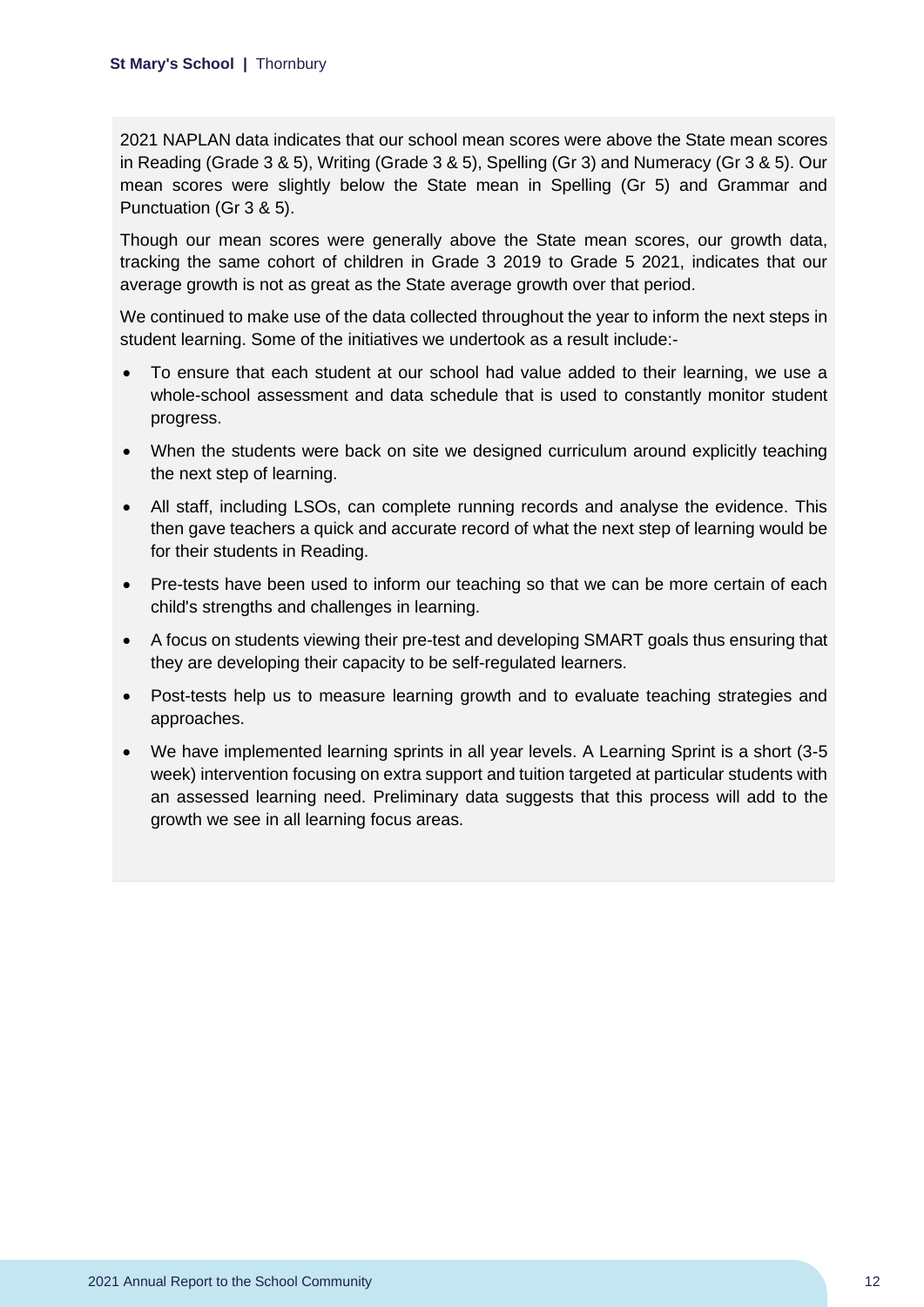| <b>NAPLAN TESTS</b>            | 2019<br>$\frac{9}{6}$ | 2020                         | $2019 - 2020$<br><b>Changes</b> | 2021<br>$\frac{0}{0}$ | $2020 - 2021$<br><b>Changes</b> |
|--------------------------------|-----------------------|------------------------------|---------------------------------|-----------------------|---------------------------------|
|                                |                       | $\star$                      | $\star$                         |                       | $\star$                         |
| YR 03 Grammar &<br>Punctuation | 100.0                 | -                            | $\overline{\phantom{a}}$        | 100.0                 |                                 |
| <b>YR 03 Numeracy</b>          | 100.0                 | $\overline{\phantom{0}}$     | $\overline{\phantom{a}}$        | 100.0                 |                                 |
| <b>YR 03 Reading</b>           | 100.0                 | $\overline{\phantom{a}}$     |                                 | 100.0                 |                                 |
| <b>YR 03 Spelling</b>          | 100.0                 | $\overline{\phantom{a}}$     | $\overline{\phantom{a}}$        | 100.0                 |                                 |
| <b>YR 03 Writing</b>           | 100.0                 | -                            |                                 | 100.0                 |                                 |
| YR 05 Grammar &<br>Punctuation | 83.9                  | -                            |                                 | 96.4                  |                                 |
| <b>YR 05 Numeracy</b>          | 100.0                 | -                            |                                 | 100.0                 |                                 |
| <b>YR 05 Reading</b>           | 100.0                 | $\qquad \qquad \blacksquare$ |                                 | 100.0                 |                                 |
| <b>YR 05 Spelling</b>          | 96.8                  | -                            |                                 | 100.0                 |                                 |
| <b>YR 05 Writing</b>           | 100.0                 |                              |                                 | 100.0                 |                                 |

### **PROPORTION OF STUDENTS MEETING THE MINIMUM STANDARDS**

\* There are no NAPLAN results to report in 2020 as the Australian Government decided that due to the COVID-19 pandemic NAPLAN Assessments would not take place.

\*\* Data cannot be reported for this year as the number of students that sat the test was below 5 and the data has been suppressed for privacy reasons in accordance with the ACARA NAPLAN data reporting provisions.

\*\*\* No students sat the NAPLAN tests in this year level and in one or both of the relevant years.



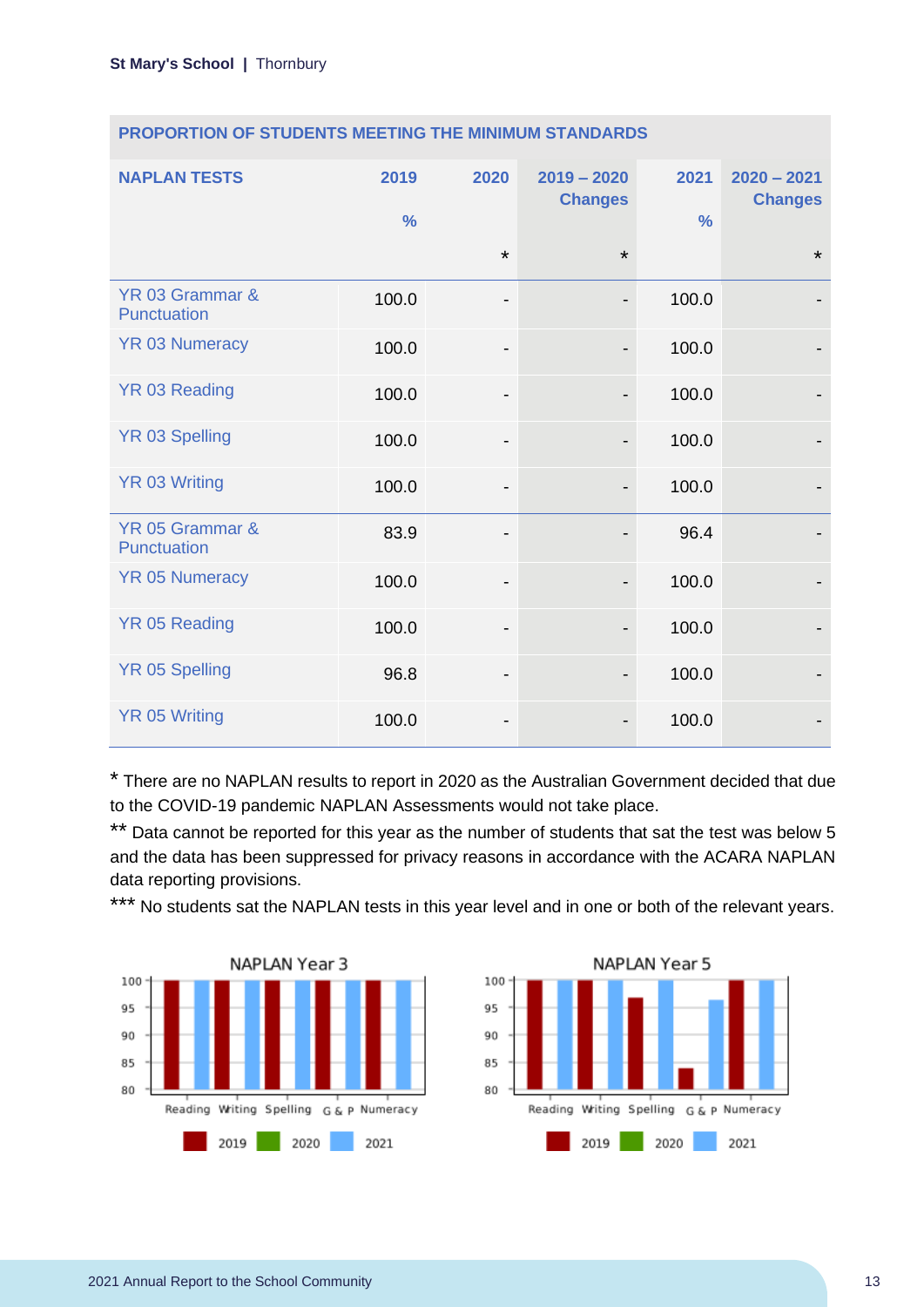## <span id="page-14-0"></span>**Student Wellbeing**

### **Goals & Intended Outcomes**

The Goal from our School Improvement Plan has been:-

• To improve student engagement and wellbeing through Social and Emotional Learning.

Our Intended Outcomes have been:-

- That students feel safe and connected to the school.
- That students are engaged, have a voice and are empowered through their learning.

### **Achievements**

During 2021, staff were involved in Professional learning about the Zones of Regulation and Student Voice. Consultant, Erin McLindon, provided professional learning in the area of Zones of Regulation and all levels trialled this in 2021, ready to implement across the school in 2022. Using Zones of Regulation as part of Social Emotional Learning has a direct impact on academic success and engagement. At St Mary's we use the capabilities, which are linked to SEL, in our success criteria.

In 2021 Student voice was a focus through the Agile School Leadership program. When collecting data we concluded that not all stakeholders had the same understanding of what Student Voice means. Through professional learning, reading and use of focus groups, we devised a definition of 'Student Voice', 'Self Regulation' and 'Self Regulated Learner' for our school.

Students have voice through leadership roles and teams such as the Student Representative Council, Learning Commissioners, Captain roles and other leadership roles. Student Voice was further enhanced during 2021 by our involvement in the Victorian Learning Commission. In 2021 students had greater input into their learning through goal setting and they contributed to their school community by participating in surveys and focus groups to give input into school matters. Student-led parent conferences replaced our beginning of the year parent-teacher interview. The focus was on students sharing their goals and learning with their parents.

With regard to health & medical procedures - Operoo is the platform for parents/carers to list medical needs. Staff training in First Aid, CPR and Anaphylaxis is all current. Epipens are centrally recorded via the Epiclub portal and the school receives notification when these are due to expire.

A large focus with Student Wellbeing during 2021 was in supporting students, families and staff through remote learning and the transitioning back to school. While in remote learning we had wellbeing days and regular wellbeing sessions to check in with our school community. Social stories were devised and used in the junior school to aid the smooth transition back to the classroom. Extra support was given by leadership to Homeroom teachers with extra adults in each room.

During the periods of remote learning our community rallied to support children and families who had been hardest hit by the lock-down periods and the social, emotional, financial and spiritual toll. We had a number of "online" social events to aid connection to school and Fr Shabin weekly live-streamed Friday Mass from our school hall.

At the end of 2021, for the first time, St Mary's sought to gather data on student wellbeing using ACER testing. We were pleased with our results. One area of concern was safety and in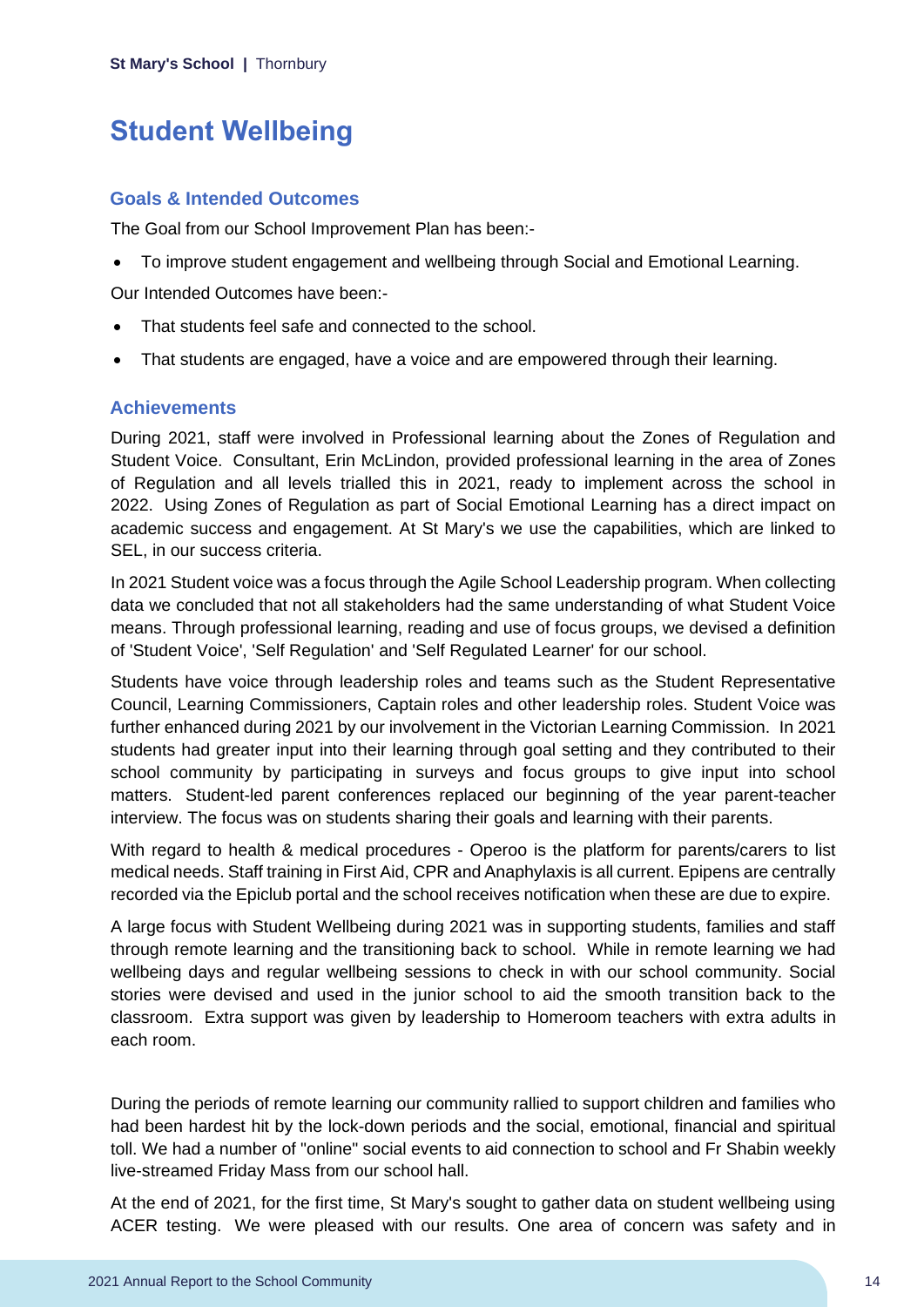particular the use of stairs and transitioning between learning spaces. In Term 4 of 2021, we trialled a new way to line up and made clear expectations for use of stairs and movement in the school. This trial period allowed new protocols to be implemented for the start of the 2022 school year.

### **VALUE ADDED**

In Term one, years P-6 began with a unit of work focusing on wellbeing and connectedness to school and community. A large part of this is developing relationships within our Homeroom and ways we belong to the local community & school.

While in remote learning the focus was on keeping our community connected even though we were physically apart. A number of initiatives were implemented to achieve this.

We connected with the larger community by creating messages of Hope along the High Street gate.

Fr Shabin streamed Mass each Friday so that we could pray together.

Our school captains ran assemblies both onsite and remotely throughout the year.

Upon our return from lockdown, the focus was on the wellbeing of students embedded in the curriculum. We continued to run our Prep-Grade 6 buddy program

Our onsite Psychologist was available to our school community throughout the year, either face to face or remotely.

We continued to focus on the importance of nurturing authentic partnerships and engagement with families to enhance social, emotional and cognitive development. Parent partnerships have continued to be enhanced by encouraging parent voice, particularly in relation to conducting Parent Support Group Meetings and the writing of Personalised Learning Plans.

Our Parents and Friends Group maintained a strong presence and initiated many of the actions to support families in need and provide opportunities to gather both onsite and offsite.

For the first time in 2021 we collected Wellbeing Data, through ACER, to gauge the needs of our students.

A new lining up procedure and use of stairs was trialled to ensure students felt safe in these areas.

### **STUDENT SATISFACTION**

From our 2021 MACSSIS Student surveys, the areas of greatest strength indicated by our students include - 'School Belonging', 'Rigourous Expectaions', 'Learning Dispositions' and 'School Climate'. The area of greatest challenge is 'Enabling Safety'.

**STUDENT ATTENDANCE**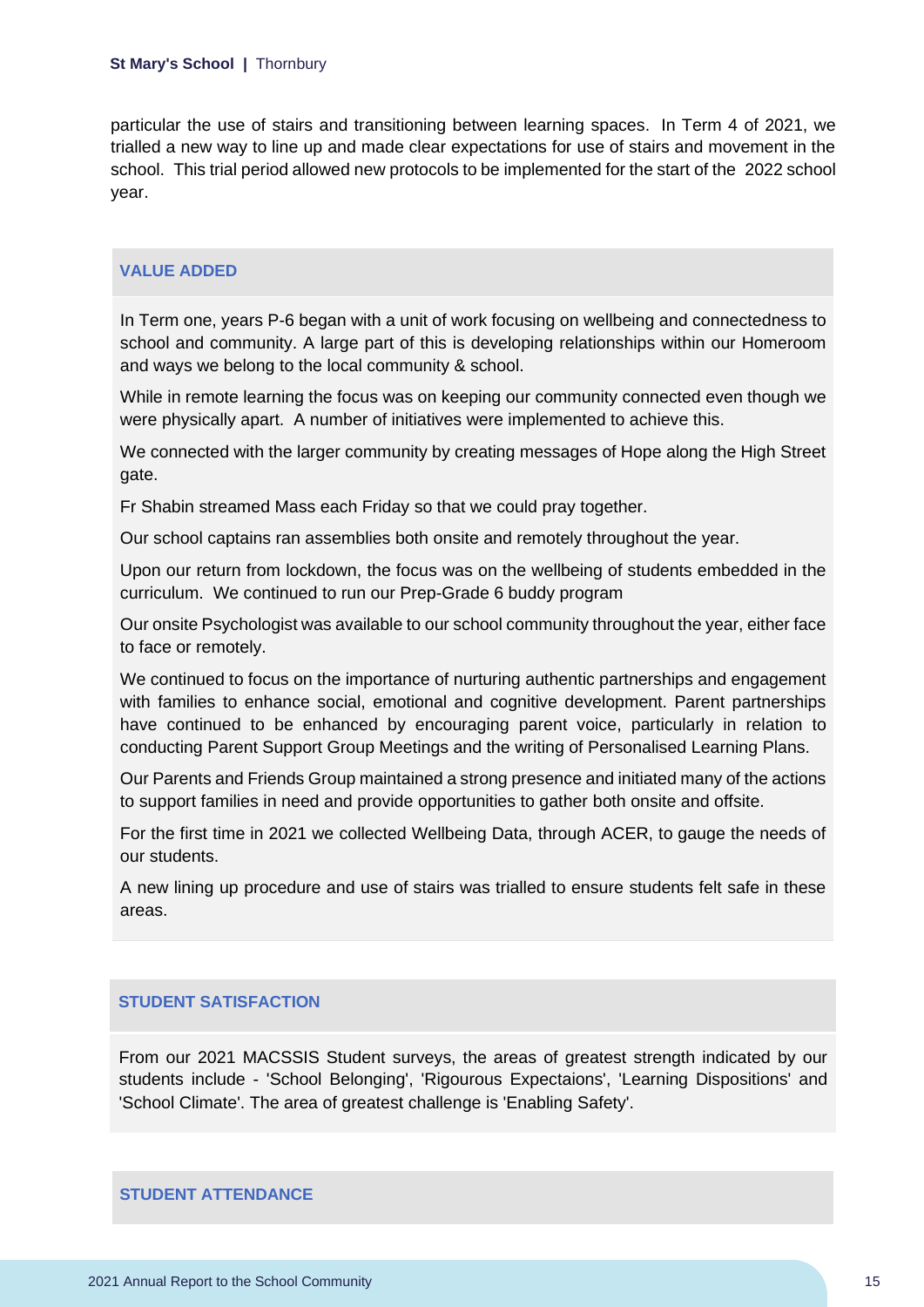Student attendance/absence is recorded twice daily by classroom teachers using the Nforma online platform. This platform maintains a permanent record of student attendances and absences.

Parents are expected to inform the school, via letter, email or phone call, when their child is absent from school.

Parents are contacted via sms by 11.00am if their child is absent from school without explanation. Our Administration staff monitor absences in Nforma and make contact with parents when no explanation has been provided.

During the remote learning periods in 2021, children were recorded as attending 'offsite' unless their parents had informed us that they were unwell or for some other reason had not engaged in their learning. Children attending onsite during these periods were recordered as present at school.

| <b>Y01</b>                 | 94.5% |
|----------------------------|-------|
| <b>Y02</b>                 | 96.9% |
| <b>Y03</b>                 | 95.3% |
| <b>Y04</b>                 | 96.6% |
| <b>Y05</b>                 | 96.4% |
| <b>Y06</b>                 | 95.4% |
| Overall average attendance | 95.8% |

## **AVERAGE STUDENT ATTENDANCE RATE BY YEAR LEVEL**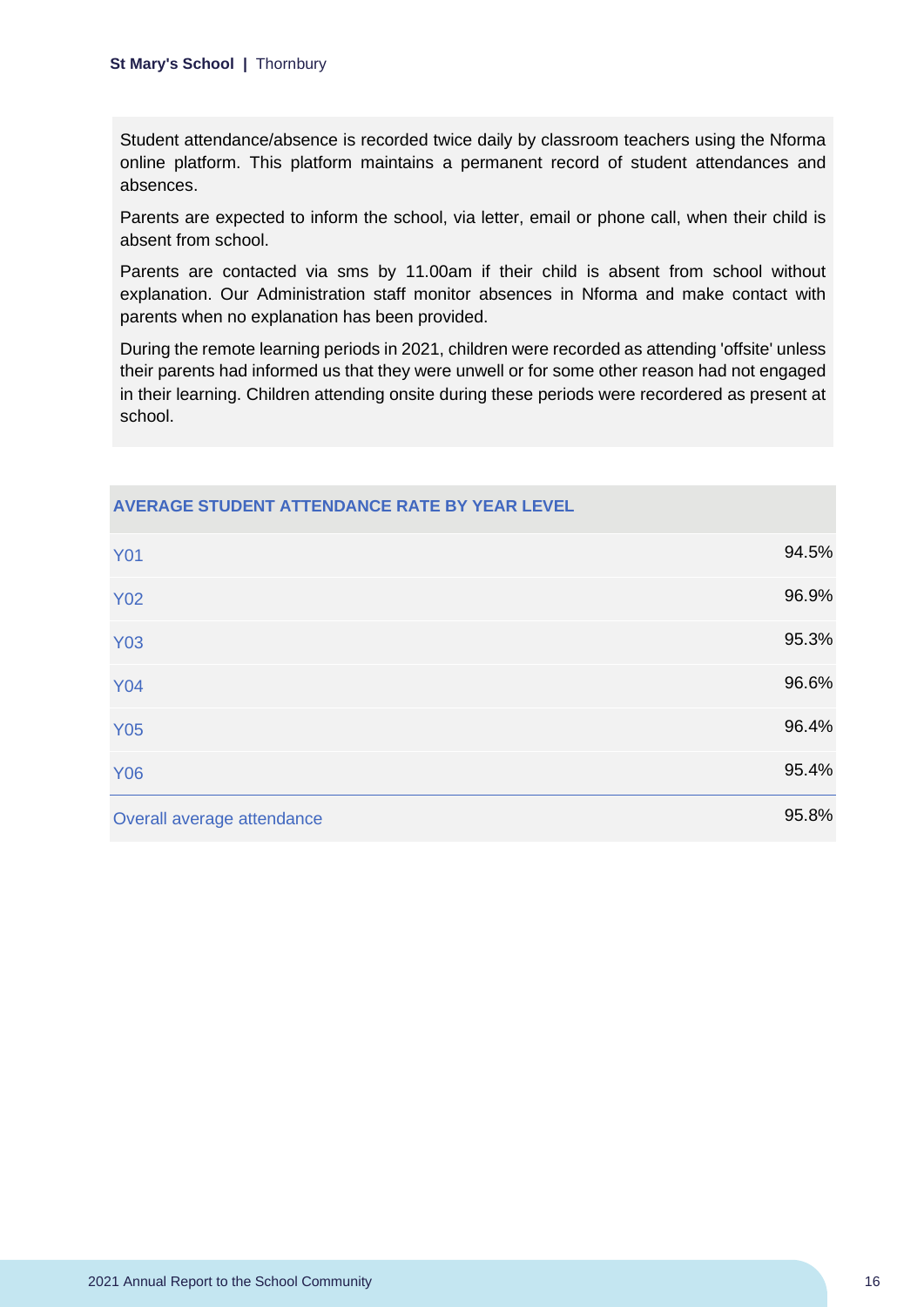## <span id="page-17-0"></span>**Child Safe Standards**

### **Goals & Intended Outcomes**

The goal was to maintain a focus on Child Safety and the steps staff and other adults need to take to ensure the safety of our children.

### **Achievements**

During 2021, staff participated in regular Professional Learning related to the safety and wellbeing of our students. These included;-

- First Aid/CPR updates including Anaphylaxis & Asthma management.
- Mandatory reporting update
- Risk management

We updated our policy and procedures for excursions with an emphasis on risk management with regard to children's safety.

During the remote learning periods, extra steps were taken to monitor safety and promote wellbeing including:-

- Regular well-being checks by staff
- Support for vulnerable and at-risk children to attend on-site
- Reinforcing of protocols when on-line using learning tools, communication channels and online meeting platforms
- The school ran a transition program focused on supporting the well-being of students in returning to on-site learning

The school continued to develop partnerships and sought assistance from outside agencies to support students. Agencies included:-

- Berry Street
- The Brotherhood of Saint Laurence
- St Vincent de Paul Society
- DHS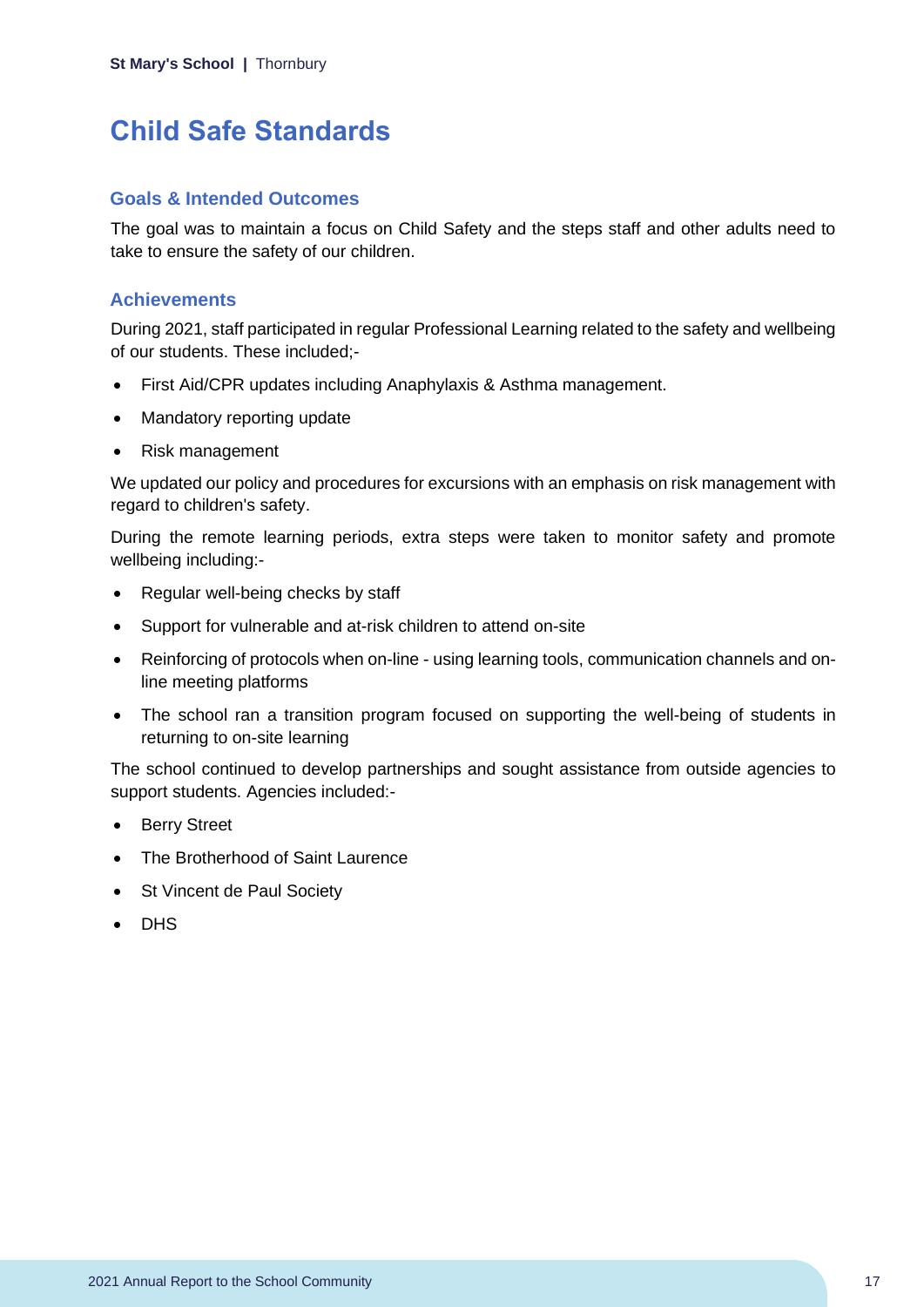## <span id="page-18-0"></span>**Leadership & Management**

### **Goals & Intended Outcomes**

The Goals from our School Improvement Plan have been:-

- To continue to foster a professional learning community focused on success and growth in student learning.
- To effectively manage resources focused on improving student outcomes and school improvement plan priorities.

Our Intended Outcomes have been:-

- That quality teaching and curriculum processes will remain a focus to ensure staff are empowered, have ownership and contribute to learning success and growth.
- That staff professional development is ongoing, meaningful and reflects the school improvement plan priority.

### **Achievements**

As 2021 began, St Mary's had a new Principal, Mtr Chris Ray, who joined our staff after 14 years as Principal at Our Lady Help of Christians School in Eltham. The Leadership Team consisted of Chris Ray (Principal), Amanda Gill (Deputy Principal and Learning Diversity Leader), Peta Nobelius (Deputy Principal and Classroom Teacher), and Sharen Maguire (Learning & Teaching and Religious Education Leader)

The Leadership Team continued to strive to promote school life and learning with Christ as its foundation and model. We sought strategic avenues and opportunities that were forward-looking.

We actively promoted our Catholic identity by holding clearly the Christian vision of integrating life and faith in all our dealings. We ensured that educational programs and celebrations were valued, with particular emphasis on these during the periods of remote learning.

We sought ways to respond to social justice and needs in our society, which evolved over the course of 2021 as COVID safe measures impacted in many ways.

We encouraged, supported and promoted a culture in the school that sought evidence to inform action. We sought and critically evaluated new ideas and practices in teaching, learning and assessment. We shared responsibility for monitoring and maintaining a positive school climate of fairness, respect and tolerance. We supported learners of wide-ranging capacities and encouraged the pursuit of excellence.

All staff participated in professional learning and development. We ensured that the directions outlined in the School Improvement Plan and Annual Action Plan were followed, whilst offering opportunities for all staff to be professionally supported and challenged. An important element of our professional learning was to support all staff in implementing a remote learning curriculum and we endeavoured to be responsive to the needs of all staff.

At every leadership meeting our major focus is the ongoing review of our Annual Action Plan to ensure strategies are fully implemented. This has guided our planning meetings and Professional Learning Team (PLT) meetings. Regular reviews have been conducted to ensure that outcomes and targets are monitored and addressed.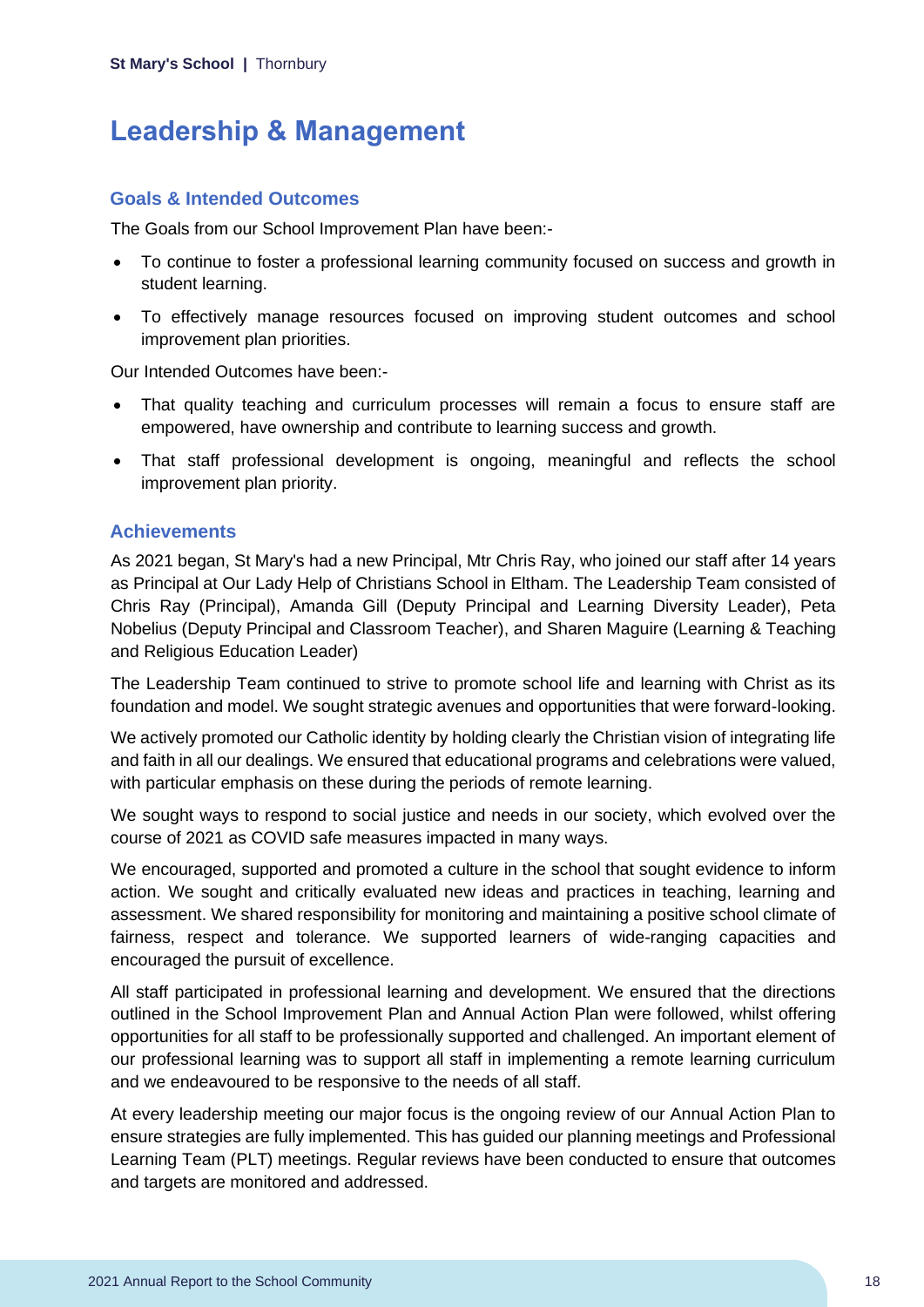We have also focused on building student voice through broadening student leadership roles and increasing the profile of the Student Representative Council. School and House Captains continued to be involved in decision-making in many areas in the life of the school. In 2021, our school continued as an active participant in the Victorian Learning Commission with student Commissioners giving strong student voice to our writing curriculum moving forward.

Weekly team planning and level meetings are embedded in our culture and as such provide for accurate planning to meet children's needs, professional learning and reflection on our practice.

PLT meetings occurred in all learning areas. The focus for PLT meetings is based on the evidence we see in student learning so that we can make informed decisions about the next steps in learning.

#### **EXPENDITURE AND TEACHER PARTICIPATION IN PROFESSIONAL LEARNING**

#### Description of Professional Learning undertaken in 2021

The school showed its commitment to the ongoing Professional Learning of staff by providing opportunities for staff to engage in the following learning:-

- Middle Leaders Development with our North Central Cluster group led by Helen Butler.
- Victorian Learning Commission
- GRIN (Numeracy) training
- Development of St Mary's Writing Rubric
- NCCD Modules
- Primary English Teaching Association of Australia Conference
- First Aid Training CPR, Anaphylaxis management, Asthma management, Injury management
- Developing Self-Regulated Learners
- Leaders participated in the following Catholic Education Melbourne Network Professional Learning programs:- Principal; Deputy Principal; Learning & Teaching; Religious Education; Student Wellbeing; Learning Diversity; Literacy; Maths.

| Number of teachers who participated in PL in 2021 |        |
|---------------------------------------------------|--------|
| Average expenditure per teacher for PL            | \$1307 |

#### **TEACHER SATISFACTION**

From the Melbourne Archdiocese Catholic Schools - School Improvement Surveys (MACSSIS) conducted in 2021, the most positive responses were in the categories of 'School Climate', 'Collective Efficacy', 'Support for Teams', 'Student Safety' and 'Collaboration in Teams'. The category which least positive responses was 'Feedback'.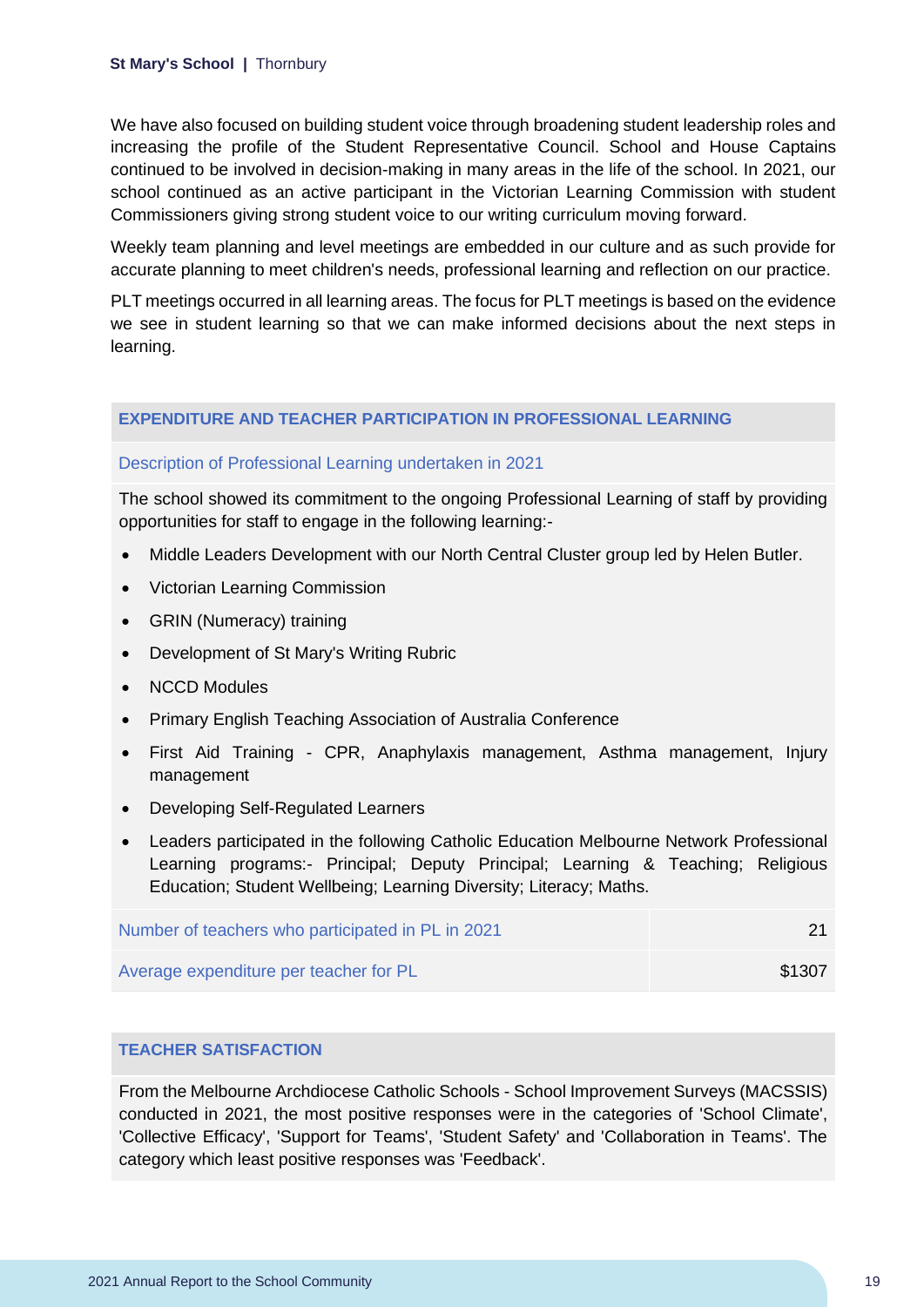| <b>TEACHING STAFF ATTENDANCE RATE</b> |       |
|---------------------------------------|-------|
| <b>Teaching Staff Attendance Rate</b> | 77.4% |
|                                       |       |
| <b>ALL STAFF RETENTION RATE</b>       |       |
| <b>Staff Retention Rate</b>           | 84.2% |

| <b>TEACHER QUALIFICATIONS</b>   |       |
|---------------------------------|-------|
| <b>Doctorate</b>                | 0.0%  |
| <b>Masters</b>                  | 18.2% |
| Graduate                        | 31.8% |
| <b>Graduate Certificate</b>     | 4.5%  |
| <b>Bachelor Degree</b>          | 81.8% |
| <b>Advanced Diploma</b>         | 36.4% |
| <b>No Qualifications Listed</b> | 4.5%  |

| <b>STAFF COMPOSITION</b>              |      |
|---------------------------------------|------|
| <b>Principal Class (Headcount)</b>    | 3.0  |
| <b>Teaching Staff (Headcount)</b>     | 30.0 |
| <b>Teaching Staff (FTE)</b>           | 21.7 |
| Non-Teaching Staff (Headcount)        | 16.0 |
| Non-Teaching Staff (FTE)              | 14.9 |
| Indigenous Teaching Staff (Headcount) | 0.0  |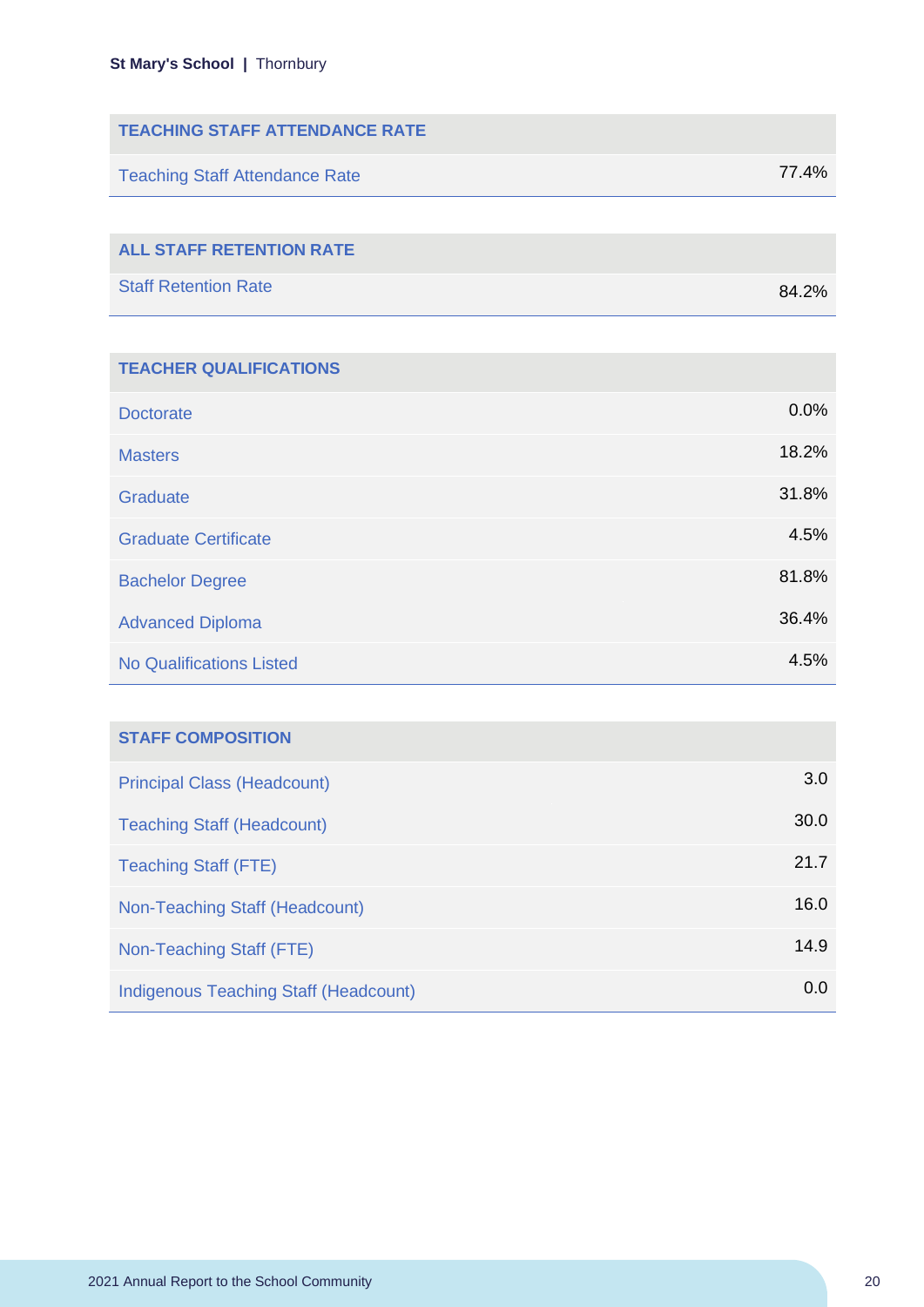## <span id="page-21-0"></span>**School Community**

### **Goals & Intended Outcomes**

The Goal from our School Improvement Plan has been:-

• To strengthen family engagement in the school community.

Our Intended Outcomes have been:-

- That families are actively engaged as learners in the school community and genuine partnership is fostered.
- That there is improved engagement in the life of the Parish School and with the wider community

### **Achievements**

St Mary's is a Catholic school where we endeavour to engage families and the community through a partnerships approach. We have promoted a shared vision and goals by:

- Leaders, staff and families working collaboratively to create and strengthen safe, childfriendly environments for learning
- Actively fostering and sustaining relationships with families to support students to thrive in learning and life
- Promoting the partnership between families and teachers in the children's learning journey
- Nurturing the complementary roles of families, teachers and other significant adults that contribute to the spiritual, emotional, social and cognitive development of the whole child
- Valuing parents and carers and engaging them as co-educators of their children
- Mitigating barriers to disadvantage and engagement (including social, cultural inclusion)

2021 presented challenges and new opportunities for the Community, and the school worked hard to be creative and inclusive during this period. Communication between the school, family and Parish communities was vital in continuing to establish new links and build on connections already in place.

Members of the St Mary's School community were engaged in the children's learning through participation and exposure to a wide range of opportunities which included;

- Parents and Friends re-established after lockdown
- Parent helpers re-established after lockdown
- Online Magic show for families during lockdown
- Cate Campbell online interview after Olympics during lockdown organised by P & F
- Display of positive messages on school fences during lockdown
- P & F 'Paint and Sip'
- P & F social event Ladies Night
- Year 6 graduation dinner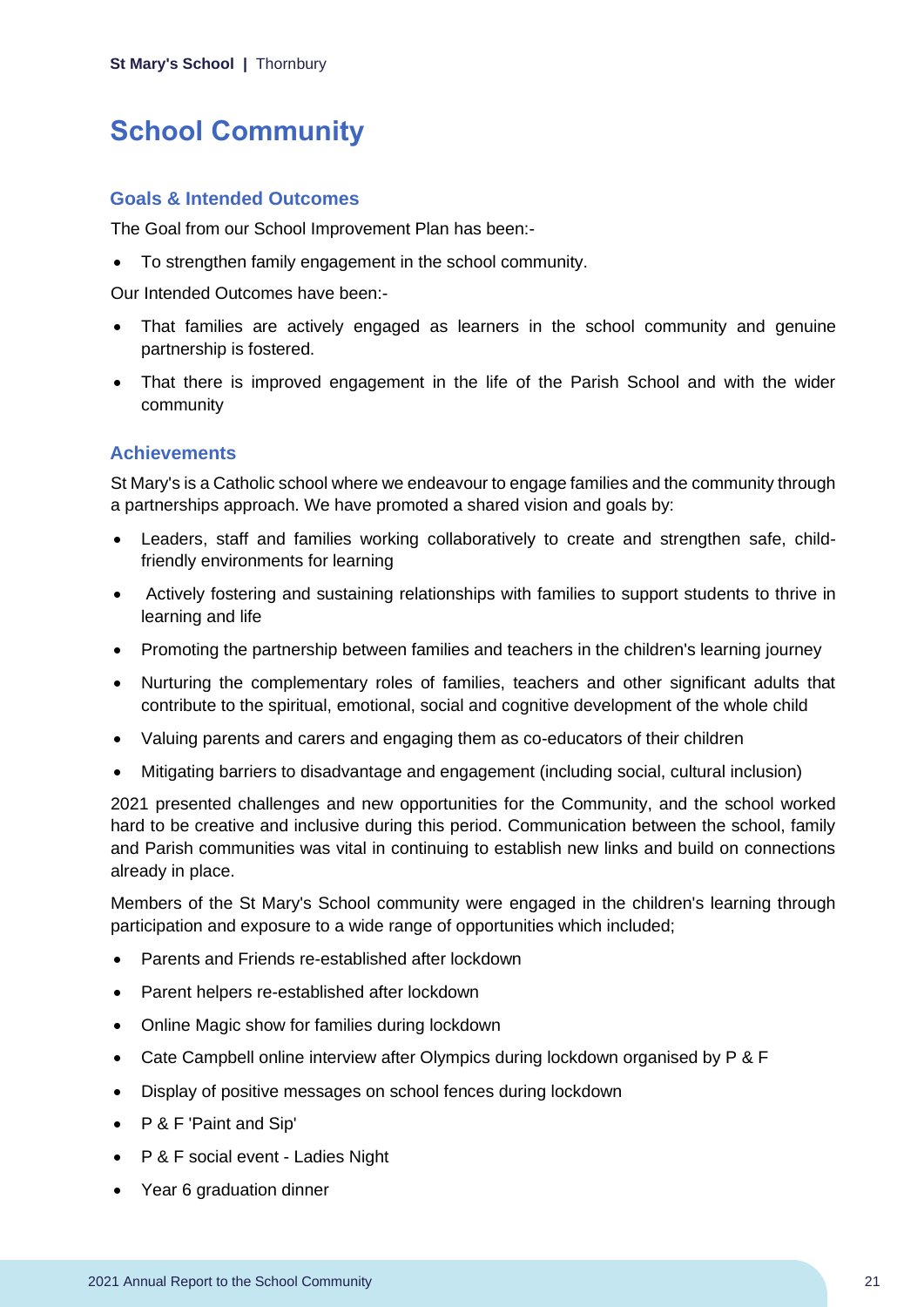- Paralympian Sam Bramham online interview after the Paralympics during lockdown organised by P & F
- P & F Online Trivia Night
- Eucharist Masses
- Year 6 guard of honour
- Emma Carey Author Visit online
- Wild Explorers Australian Animals (F-2 Science) Online incursion
- Year 5&6 @ Santa Maria for performance viewing
- Easter Bonnet parade
- District sporting events
- Student Led Conferences
- Parent Teacher Conferences
- School Learning Reports
- Learning Program Support Group meetings
- Class and School Masses Online for families to join
- Sacramental celebrations
- Graduation Mass celebration
- Weekly Online School Assemblies
- Life and Faith Sacramental Formation Sessions for parents and children
- Prep Transition Program
- School Open Days and School Tours
- Class family social opportunities (Offsite and Onsite)
- Weekly Newsletter
- St Mary's Website
- OSHClub Before & After School Care Program
- Operoo School Communication Platform
- Adjusted student Learning Platforms during remote learning periods

### **PARENT SATISFACTION**

A major focus during 2021 was on maintaining connections between families and school during the remote learning periods and for the broader periods when parents had limited or no physical access to the school facilities.

• See-saw and Google Classroom were used as learning platforms, which allowed for twoway communication.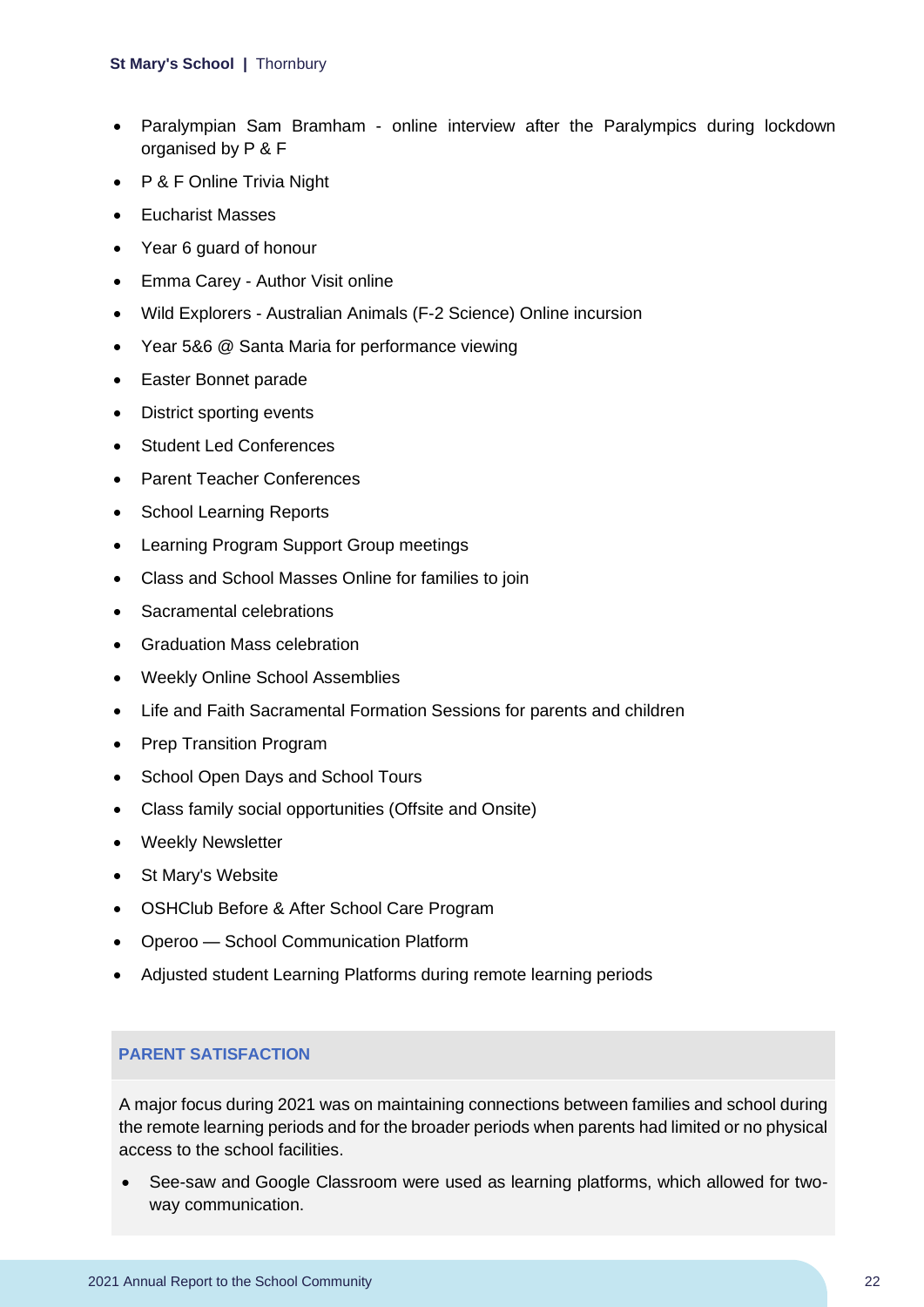- The School newsletter consistently reflected changes and building of community capacity.
- School COVID guidelines related to learning and on-site procedures were frequently shared.
- Clear protocols for use of online learning platforms were shared with parents.
- School ICT devices to support remote learning were provided to families who required them.
- A survey was conducted with parents to gather information about remote learning.
- Alternative learning platforms were developed and shared with parents in response to learning needs and concerns raised.
- Much positive feedback was received and shared with the community.
- Wellbeing videos and weekly wellbeing information/challenges were shared these included items for adults and children.
- School fee relief and adjustments were offered to families in need of such support.

Our Parent Community demonstrated its commitment to the School, to the children's learning and wellbeing, and to those in need.

- Parents made donations of food, vouchers and other items to help those in need. Staff also made many donations to support families in need.
- Social media was used to maintain connections and to open communication. This included supporting families through their businesses.
- Parents ran online sporting group activities for community members.

From the 2021 MACSSIS Family Surveys, the areas of strength highlighted were:-

- The School Climate
- The School's Catholic identity and how this is shared with our community
- How parents viewed the 'School Fit' for their child/ren
- Student Safety

From the 2021 MACSSIS Surveys, the area of most challenge was family engagement with the school.